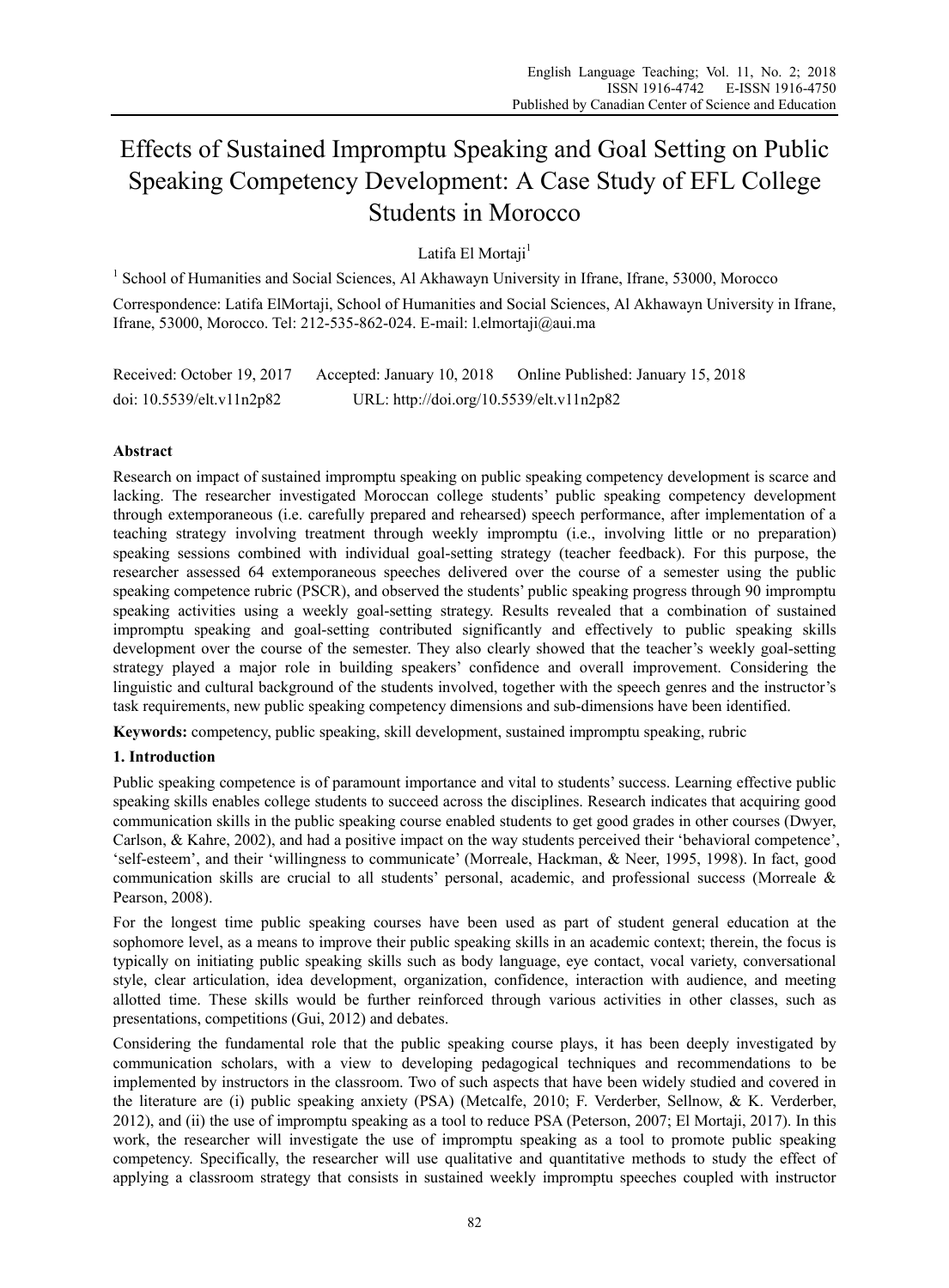feedback on public speaking skills development throughout the semester.

#### **2. Literature Review**

According to the literature, the impromptu speech is a valuable assignment (Hendrix, 1968; Rumbough, 1999) and "if handled properly by the instructor, [it] can be an enormously valuable confidence builder (Lucas, 1998, p. 242). 85% of instructors assign impromptu speech exercises in their public speaking course, and many require students to deliver a series of impromptu speeches during the semester (Endres, 1992 as cited in Rumbough, 1999, p. 206). The importance of incorporating impromptu speaking activities in Public Speaking and basic communication courses in general has been noted in some research and in textbooks as a means to improving student Public Speaking performance. However, the bulk of research on the use of impromptu speaking concerns PSA reduction (Rumbough, 1999). Such studies focused mainly on the physiological aspects of students while delivering an impromptu speech, like "heart rate and heart rate arousal pattern" among male and female speakers, and sweating (Baldwin & Clevenger, 1980; Beidel, Turner, & Dancu, 1985; Booth-Butterfield, 1987; Beidel, Turner, Jacob, & Cooley, 1989; Puigcerver, Martinez-Selva, Garcia-Sanchez, & Gomez-Amor, 1989). Other studies specifically described the actual impromptu speaking activities and exercises used (Clark, 1968; Hampton, 1967; Hendrix, 1968; Paul, 1965; Walser, 1959) and how to implement them over the course of the semester (Peterson, 2007), while others examined forensic-focused impromptu research (Reynolds & Fay, 1987; Sellnow, 1989; Heinz, 2013).

Very few studies focused on the effect of using impromptu speeches on public speaking skill/competency development. Sun Yu-Chih (2008) reports on the integration of the internationally known 'Toastmaster approach' in her EFL public speaking class whereby 18 Taiwanese Students role-played 15 activities, including delivering both extemporaneous and impromptu speeches. Impromptu speaking was used in two ways: (i) spontaneous presentation of the event/competition through 'The role of Master of Table Topics', which enabled the student presenter to freely select topics and choose speakers for each one-minute impromptu speech, and (ii) spontaneous speech delivery of students selected by the Master of Table. Each student role-played at least once a week to ensure they get enough opportunity to practice. At the end of the semester the author gathered students' perceptions of the effectiveness of the toastmaster speech approach through a survey. It revealed students' improvement in their public speaking skills, namely "body language, vocal variety, developing confidence, expression and idea development, and organization", in addition to 'affective and social competence' (p. 126). The Toastmasters approach helped them acquire skills needed for public speaking, including "overcoming stage fright, speech preparation, impromptu speech delivery, understanding the importance of body language, speaking naturally, audience interaction, and presentation style" (p. 125). However, the author Sun Yu-Chih did not illustrate these improvements through examples, and did not report types and subtypes of the listed skills together with related, specific occurrences. In addition, results were based on students' perceptions only, and therefore, there is no indication if all problematic issues were tackled on a weekly basis, or there was some kind of goal-strategy addressing specific and particular skills to improve progressively as the students moved from one speech to another.

In a more recent study, David Girardelli (2017) designed an impromptu speech activity in his/her public speaking course for Chinese ESL learners, using the format of international famous shows like 'American Idol'. The activity was based on storytelling and was inspired by the rules of 'gamification' (i.e. "application of game elements" (p. 157) (Kapp, 2012, as cited in Girradelli). In six groups of four participants, the students played "artificial" fictional roles in a competition like context, with a host and judges. The teams were provided with "story slides" representing different parts of the story, each with a specific organizational pattern (e.g. topical order, cause/effect order, chorological). While the speakers (presenters) enjoyed the freedom of either coming up with their own introduction based on the prompt or reading an already written introduction, they were required to proceed and deliver a creative two-minute impromptu speech and conclusion, following the organizational pattern displayed on the 'story slides'. The impromptu speeches were evaluated in terms of content (based on story slide shown on the screen), structure, body language, eye contact, and paralanguage.

The same activity was evaluated with 81 EFL Chinese Sophomore who delivered this time two impromptu speaking activities 'Dented Helmet vs. Spambot' and the martial arts inspired 'Black Belt Jones'. The students reported in a post impromptu activity survey that "the activity contributed in increasing their confidence in giving a short speech in English without much preparation, helping them to gain a better understanding of how to organize their speeches [chronological order; topical order; spatial; problem /solution order], and increasing their awareness of the importance of nonverbal communication" (p. 158). Thus, the impromptu speech activity proved to meet the intended objectives and learning outcome as set by the researcher (p. 159). However, although the author reported on the students' public speaking skills development, he/she did not demonstrate the nature and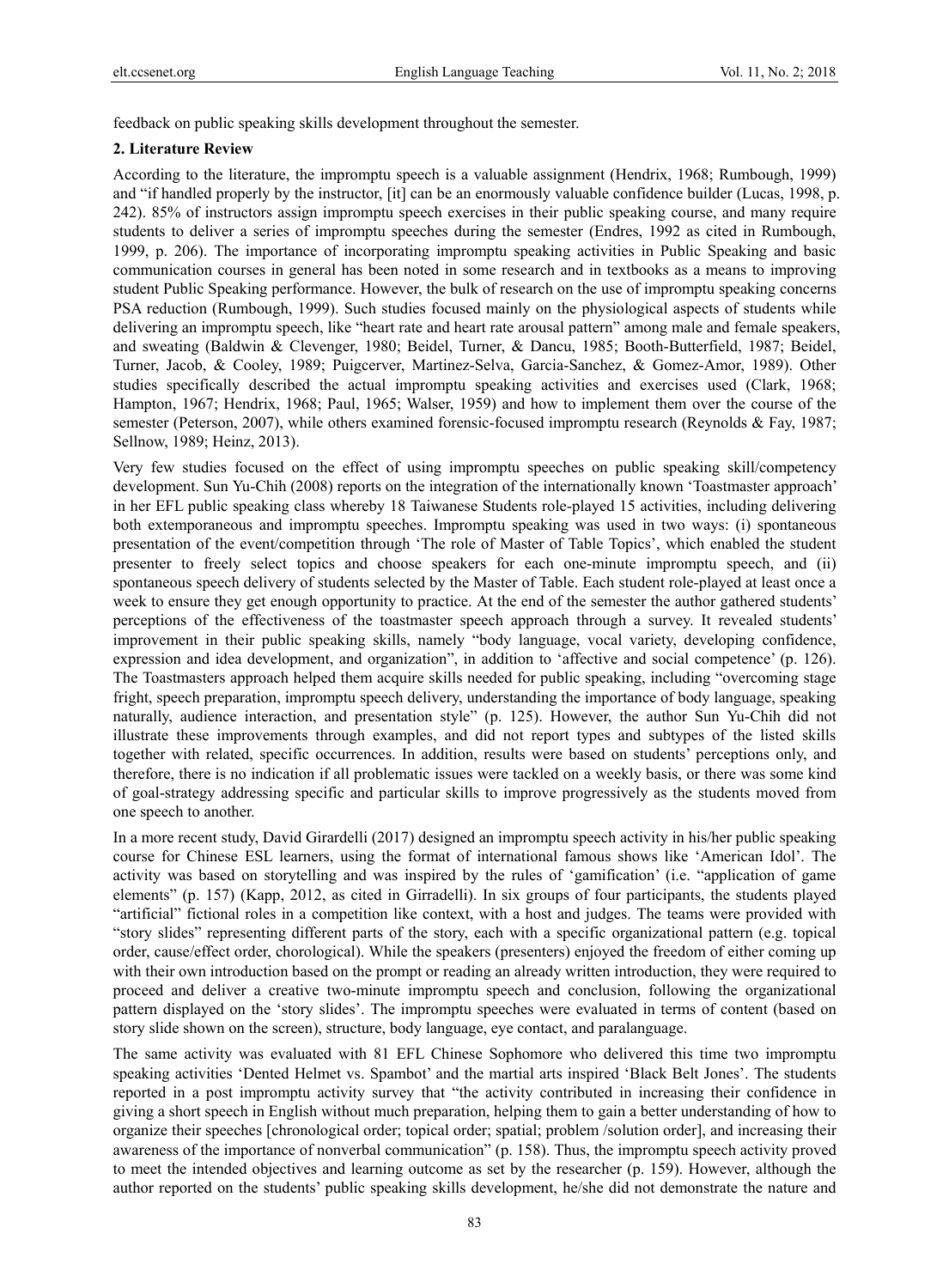amount of these skills. In addition, there is no indication if and how the improvements occurred as the students moved from one round (impromptu speech delivery) to another. Finally, like in the previous study, the author's conclusions are mainly based on students' perceptions.

This research comes to bridge the gap in qualitative and quantitative evidence of the effect of using sustained weekly impromptu speeches coupled with instructor feedback on competency development during the course of a 15 weeks semester. It also aims at reporting on skill development after each extemporaneous speech, with detailed accounts on the gained skills.

#### **3. Methodology**

#### *3.1 Research Question*

The research question we shall be concerned with in this study is as follows:

RQ 1: Is there a significant difference between students' achievement of public speaking competencies (dependent variable) before and after attending sustained impromptu speaking activities with a goal setting/teacher feedback strategy (independent variables)?

It is worth mentioning that the gained competencies throughout the semester constitute a holistic set of dependent variables that the researcher is trying to measure after weekly treatment through combined impromptus and goal setting strategy (independent variables).

#### *3.2 Participants*

Public Speaking (COM1301) is one of the basic communication courses offered at Al Akhawayn University in Ifrane (AUI), Morocco, as a common core that all AUI freshmen students are required to take, regardless of their schools/departments and major. To enroll in this course the students are not required to take any speaking proficiency test; however, they should have already taken English Composition I which is the prerequisite of COM1301. One section of Public Speaking course was randomly selected for the study. Therefore, sixteen Moroccan students (N=16) aged 18 to 20 participated in the study. Like all AUI freshmen students from all majors, the participants were required to take the course in their second or third regular semester at the University with a view to acquiring effective public speaking skills and, therefore, develop effective communication skills, deemed necessary to succeed in other courses and foster their academic career development. Therefore, this sample is homogeneous in the sense that the students were exposed to formal instruction through English language medium for two semesters, and they had no prior experience in public speaking.

# *3.3 Procedure*

The participants signed a consent form at the beginning of the spring semester to be involved in the current study. The researcher, also instructor of COM1301, met with the students three times a week for a-fifty-minute class period. As clearly stated in the syllabus, the students were required to produce four extemporaneous speeches and at least six impromptu speeches and activities throughout the semester. While the extemporaneous speeches were carefully prepared then delivered in class once a month, the impromptus were scheduled on a weekly basis. More information about the types of speeches used and the instructor's requirements are presented in the next section.

# *3.4 Data Collection*

The researcher collected qualitative and quantitative data through (i) annotation and evaluation of videotaped extemporaneous speeches using the public speaking competence rubric (PSCR) to highlight exact gained skills and achieved competencies for each extemporaneous speech performance, (ii) grades earned for each extemporaneous speech, and (iii) individual goals assigned for each speaker after each extemporaneous speech.

#### 3.4.1 Extemporaneous Speeches

After introducing in class textbook chapters pertaining to different types of speeches, students were instructed to start preparing their extemporaneous speech outside the classroom, and were asked to practice at least ten times before coming to class. The 'self-introduction speech using an object' was the first and the easiest of the four extemporaneous speeches, which served as an ice breaker, and was delivered in week 2. The same process was followed in subsequent speeches, the 'informative', the 'persuasive', and the 'special occasion' speech, except that (i) the allotted time changed from 3 to 5 and 6 minutes, respectively, (ii) the students were required to research their topic and compile a bibliography, and (iii) they were instructed to produce an outline. These last three speeches were, therefore, more demanding, and the students needed to spend more time preparing them. Overall, the four extemporaneous speeches were delivered in weeks 2, 6, 10 and 14, respectively. As for speech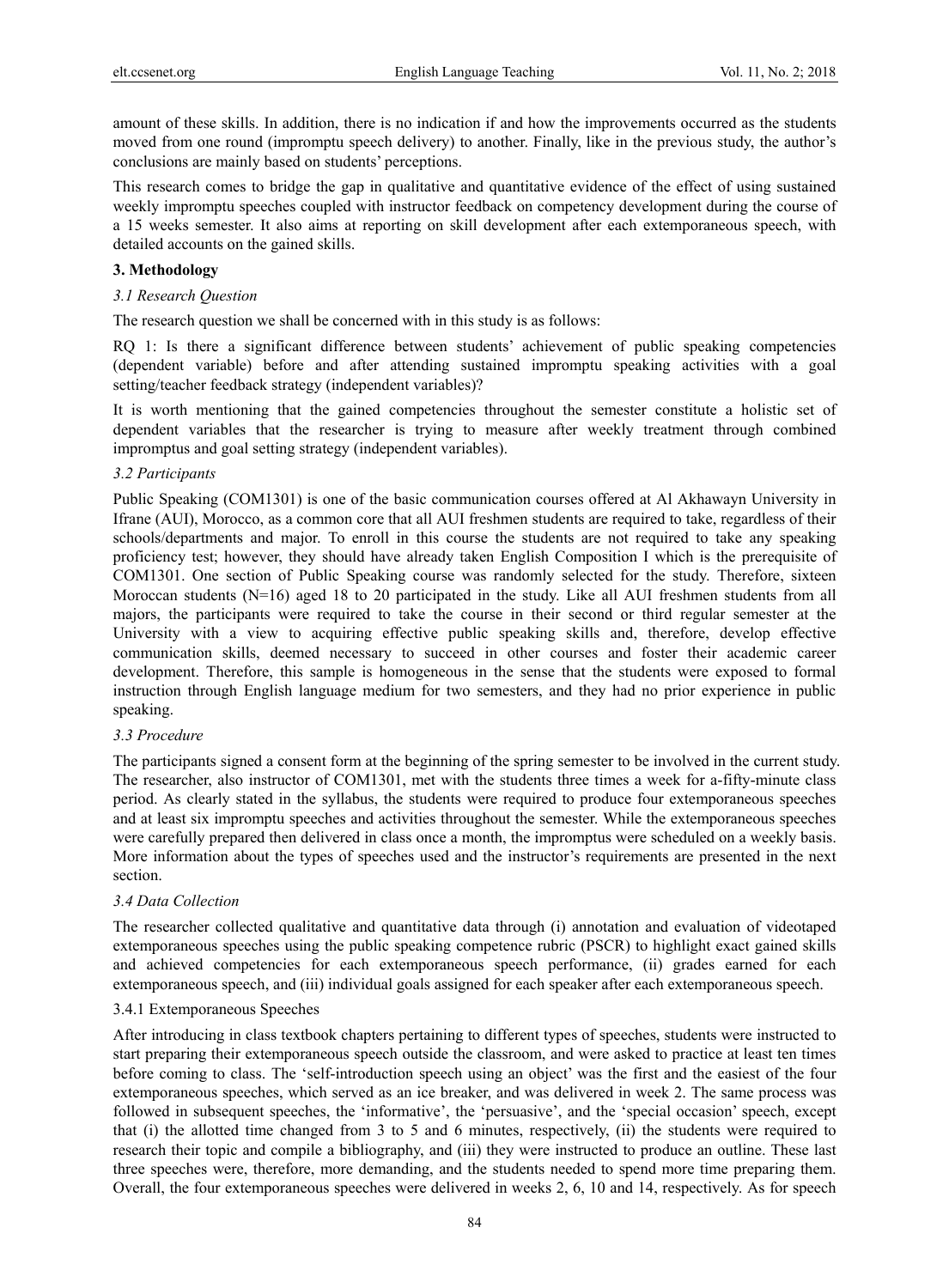assessment, the PSCR (see 3.4.1) was used, and the assigned grades counted 5%, 10%, 15%, and 15%, respectively, towards the final course grade. So, the first main source of data collection in this study is the four extemporaneous speeches that the researcher videotaped, together with the scored PSCR sheets for each speech.

# 3.4.2 Impromptu Speeches

Starting week 3 through week 15, the instructor scheduled impromptu speeches and oral activities almost every Friday; therefore, ten impromptu sessions were offered during the semester. In total, the 16 students delivered 90 impromptu speeches, including group/collaborative and individual impromptu speeches. The purpose of these impromptu sessions was to practice delivering speeches to an audience on a weekly basis so as to strengthen public speaking skills and develop confidence. Given that the participants had no past experience speaking in front of an audience, the impromptu speeches were preceded by warm-up activities like breathing exercises and fun group activities, such as storytelling, for relaxation and classroom connectedness, in order to build trust and confidence within themselves and between each other, and alleviate stress and anxiety feeling. Regarding topic selection, the students were called on just a few minutes before delivering a complete and structured impromptu speech to an audience. The list of topics changed every week. This way, the students had to think on their feet for they had no prior knowledge of the topics. Unlike extemporaneous speeches, the impromptu speeches were not individually graded, but 10% of the overall course grade was assigned to impromptus. This way, the main focus of the students was on implementing their teacher's feedback and achieving their goals, without being stressed or anxious about failing their speech. Thus, the weekly impromptu speeches were used for practice purposes as treatment of areas that needed improvement and weaknesses pre-identified in each extemporaneous speech. An overall schedule of these impromptu sessions and the graded extemporaneous speeches is presented in Table1.

| Weeks   | <b>Impromptu Speaking Sessions &amp; Weekly Goal-Setting</b><br>(treatment) | <b>Speeches</b><br><b>Extemporaneous</b><br>(graded<br>and<br>assessed<br>using<br><b>PSCR)</b> |
|---------|-----------------------------------------------------------------------------|-------------------------------------------------------------------------------------------------|
| Week 1  | $\overline{\phantom{0}}$                                                    |                                                                                                 |
| Week 2  |                                                                             | Self-Introduction Speech<br>(before treatment)                                                  |
| Week 3  | 1                                                                           |                                                                                                 |
| Week 4  | $\mathbf{1}$                                                                |                                                                                                 |
| Week 5  | 1                                                                           |                                                                                                 |
| Week 6  | $\overline{a}$                                                              | Informative Speech (after<br>treatment)                                                         |
| Week 7  | 1                                                                           |                                                                                                 |
| Week 8  | 1                                                                           |                                                                                                 |
| Week 9  | 1                                                                           |                                                                                                 |
| Week 10 | $\mathbf{1}$                                                                |                                                                                                 |
| Week 11 |                                                                             | Persuasive Speech with Visuals<br>(after treatment)                                             |
| Week 12 | $\mathbf{1}$                                                                |                                                                                                 |
| Week 13 | 1                                                                           |                                                                                                 |
| Week 14 | 1                                                                           |                                                                                                 |
| Week 15 | $\overline{a}$                                                              | Special Occasion Speech (after<br>treatment)                                                    |
| Total   | 10 Impromptu Speaking Sessions                                              | 4 Extemporaneous Speeches                                                                       |

Table 1. Schedule of treatment sessions and extemporaneous speech delivery

#### 3.4.3 Goal Setting Strategy

The participants received teacher feedback for each performance. Using the instructor's goal-setting strategy,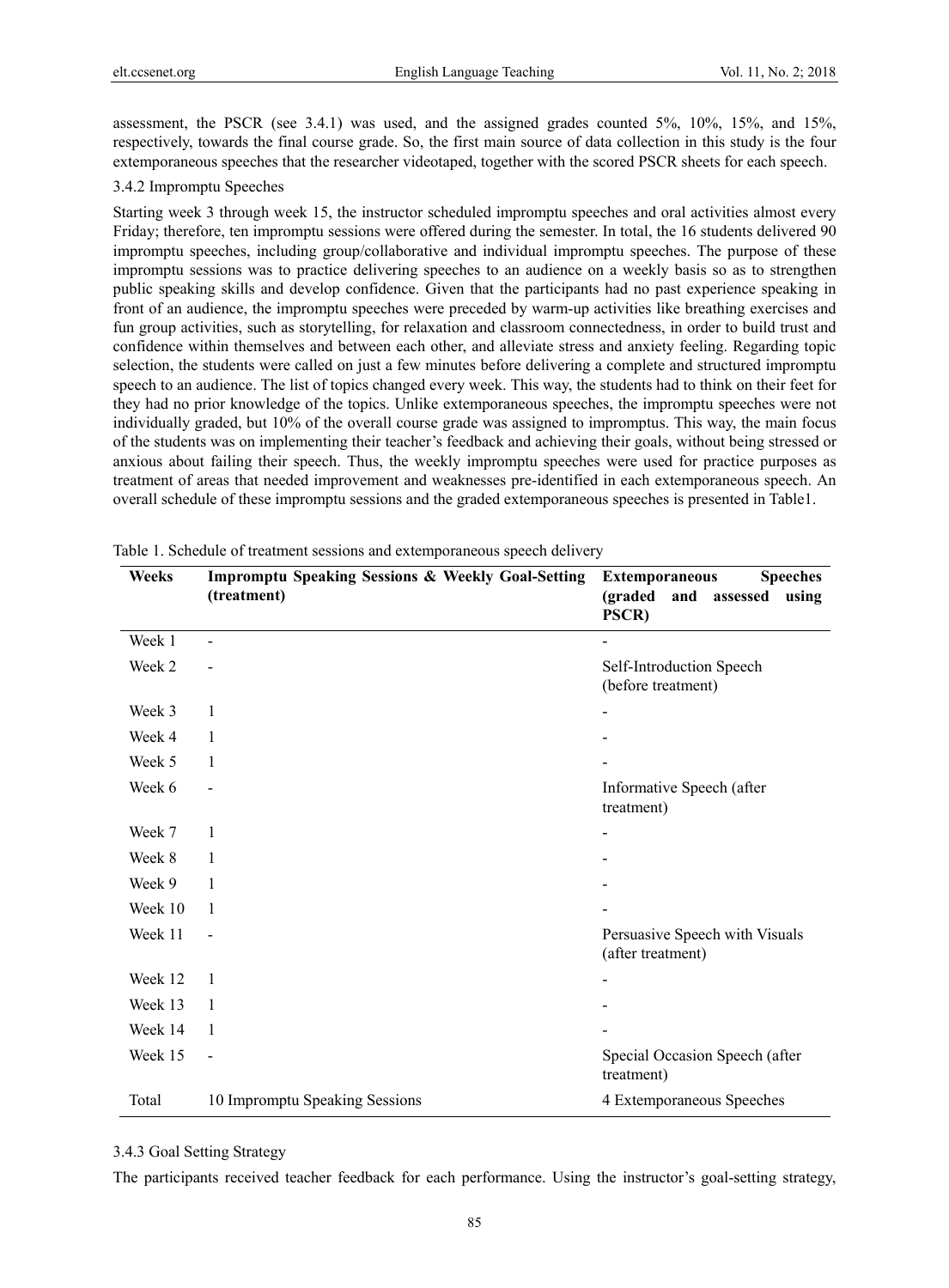each speaker had her/ his own goals to focus on every week, and practiced different aspects of their speech in order to, eventually, improve them by the next graded extemporaneous speech. In other words, and as clearly stated in the course syllabus, the students' success or failure in the course depended on how well they did in the extemporaneous speeches. As for the impromptu speaking sessions, they were used by the professor as a teaching tool to help the students practice on a weekly basis and set specific goals for improvement. The continuous feedback the instructor provided was based on the weaknesses highlighted in each extemporaneous speech, and the instructor taught the students to set different goals for each impromptu speaking session in order to tackle all their individual problematic issues progressively, and make the required improvements by the time the next extemporaneous speech was due.

#### *3.4 Materials*

The researcher used the Public Speaking Competence Rubric (PSCR) starting week 6, after three treatment sessions were implemented, to assess the students' extemporaneous speeches and measure their achieved competencies.

#### 3.4.1 The Public Speaking Competence Rubric (PSCR)

The researcher chose to use the Public Speaking Competence Rubric (Schreiber et al., 2012) to assess the students' extemporaneous speeches, which is quite compatible with the course textbook the Art of Public Speaking (Lucas, 2011), and close to the list of competencies and requirements studied in class. At the end of each speech delivery, the students were provided with a copy of their speech assessment (i.e. scored PSCR), and an overall holistic grade to give them a clear and accurate idea about their strengths and the areas they needed to improve. This feedback was emphasized in the weekly impromptu speaking sessions where the students were required to focus on the dimensions they needed to improve, one at a time, in order to improve their public speaking skills progressively.

The PSCR (see appendix) consists of 11 competencies or dimensions, namely 1. topic selection, 2. introduction, 3. organization, 4. supporting material, 5. conclusion, 6. word choice, 7. vocal expression, 8. nonverbal behavior, 9. audience adaptation, 10. visual aids, and 11. persuasiveness, on a five-step competence scale, 4 being advanced, 3 proficient, 2 basic, 1 minimal, and 0 deficient.

As for the validity of the PSCR, Schreiber et.al conducted two sets of studies and analyzed 95 informative and persuasive speeches, 45 and 50 respectively, that were coded by experts and non-experts "to check the [inter-rater] reliability, factor structure, and validity of the PSCR" (p. 216). The results showed that the PSCR "was an effective tool at assessing students' public speaking competence", and "appears to be a robust instrument for use in the classroom and as an assessment tool" (p. 225). The researchers also compared the grades the participants had received in the informative and persuasive speeches to the PSCR scores and found that the comparison "supported the measure's predictive validity". Overall, the researchers confirmed the PSCR "to be a consistent and accurate measure of public speaking ability" (p. 205).

It is worth mentioning here that; (a) some of these 11 competencies were not used when assessing the informative speech and special occasion speech, such as dimensions 10, 11, and 10, respectively, and (b) new dimensions and sub-dimensions emerged in the study, reflecting first the linguistic and cultural background of the EFL students, second the type of assigned speeches, such as the special occasion speech, and third, the instructor's specific task requirements, such as the use of an outline. Therefore, the emergence of these new dimensions/sub-dimensions that were identified across the four extemporaneous speeches necessitated for the purpose of this study a slight adaptation to the original Public Speaking Competence Rubric.

#### **4. Data Analysis and Results**

As stated earlier, in order to investigate the impact of weekly impromptu speaking and goal setting strategy on students' public speaking competency development in four extemporaneous speeches delivered in the course of a semester, the researcher used as measure a public speaking competence rubric (PSCR) that she slightly adapted based on the nature of the speeches used, specific task requirements, and the background of the participants involved. The combination of this rubric (i.e., each student received one scored rubric for each of the four extemporaneous speeches) and the teacher's weekly observation and goal-setting strategy implemented in impromptu speaking (i.e., treatment) were used with the purpose of getting reliable, accurate data, and a clear understanding of the topic under investigation. Data were analyzed both qualitatively and quantitatively. The results are presented hereafter.

# *4.1 Qualitative Data Analysis*

The students were assigned four extemporaneous speeches: Self-introduction, informative, persuasive with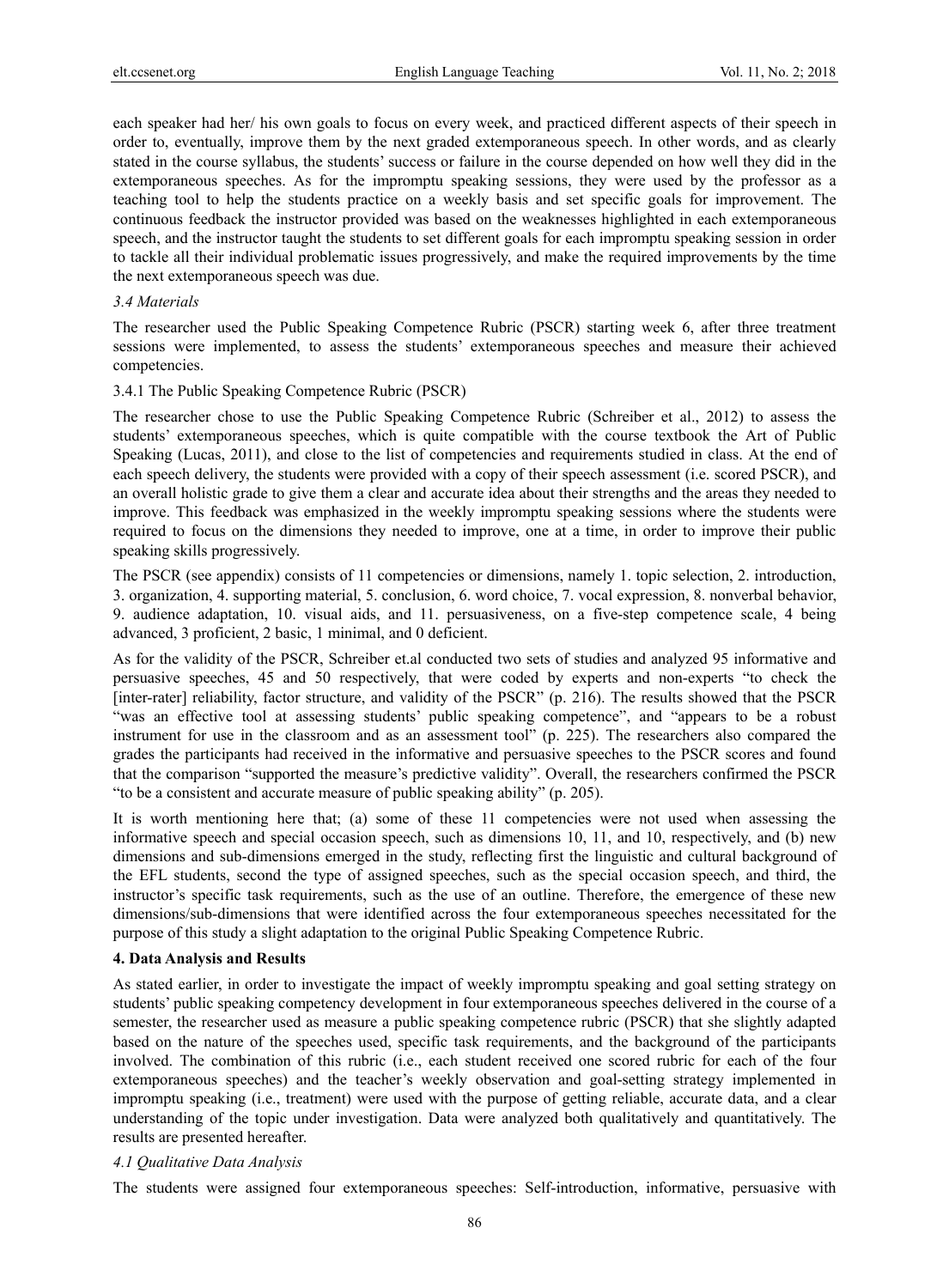visuals, and special occasion (i.e. commemorative; acceptance; introduction; graduation). Based on the speech genre, the instructor made specific requirements about the purpose of the speech, audience analysis, supporting material, organization, outline, language, and allotted time. The researcher evaluated the performance of the students in terms of the 11 dimensions of the PSCR (see 3.4.1), in addition to new, emerging dimensions and sub-dimensions (see Tables 3, 4, 5, 6), and assigned an overall grade that clearly showed to what extent the specified competencies (i.e. dimensions) were achieved in every speech. The instructor scored 64 extemporaneous speeches (4 speeches per student), and the overall grades are presented in Table 2.

4.1.1 Assigning a Holistic Score

| <b>Students</b> | Speech 1                                         | Speech 2                           | Speech 3                          | Speech 4                                             |
|-----------------|--------------------------------------------------|------------------------------------|-----------------------------------|------------------------------------------------------|
|                 | <b>Self-introduction</b><br>**(before treatment) | Informative<br>**(after treatment) | Persuasive<br>**(after treatment) | <b>Special</b><br>Occasion<br>**(after<br>treatment) |
| $\mathbf{1}$    | 89                                               | 97                                 | 90*                               | 91                                                   |
| $\sqrt{2}$      | 88                                               | 96                                 | 89*                               | 93                                                   |
| 3               | 90                                               | 89                                 | 93                                | 97                                                   |
| 4               | 75                                               | 82                                 | 86                                | 90                                                   |
| 5               | 84                                               | 95                                 | 90*                               | 93                                                   |
| 6               | 75                                               | 83                                 | 91                                | 97                                                   |
| 7               | 75                                               | 83                                 | 89                                | 90                                                   |
| $8\,$           | 81                                               | 83                                 | 86                                | 89                                                   |
| 9               | 84                                               | 90                                 | 92                                | 93                                                   |
| $10\,$          | 85                                               | 93                                 | 89*                               | 93                                                   |
| 11              | $72\,$                                           | 89                                 | 91                                | 93                                                   |
| 12              | $80\,$                                           | 84                                 | 89                                | 90                                                   |
| 13              | 73                                               | 80                                 | 85                                | 90                                                   |
| 14              | 83                                               | 88                                 | 92                                | 93                                                   |
| 15              | $88\,$                                           | 90                                 | 90                                | 91                                                   |
| 16              | 85                                               | 86                                 | 88                                | 89                                                   |

Table 2. Students' grades (%) in the four extemporaneous speeches

Note. \*Low scores in the persuasive speech. \*\* The treatment is impromptu + goal-setting.

As observed in Table 2, all sixteen students received higher grades as they moved from speech 1 to speech 4. On the other hand, 4 out of 16 students received grades in speech 3 slightly lower (89%; 90%) than in speech 2 (93%; 95%; 97%).

In addition to the assigned grades, a detailed analysis of the achieved and non-achieved public speaking competencies across the four extemporaneous speeches is presented in the next sections, using the PSCR, to shed more light on the students' public speaking competence development over the course of the semester.

4.1.2 Speech 1: Self-Introduction Speech

The self-introduction speech is intended to evaluate the public speaking skills of each participant before impromptu and goal-setting sessions.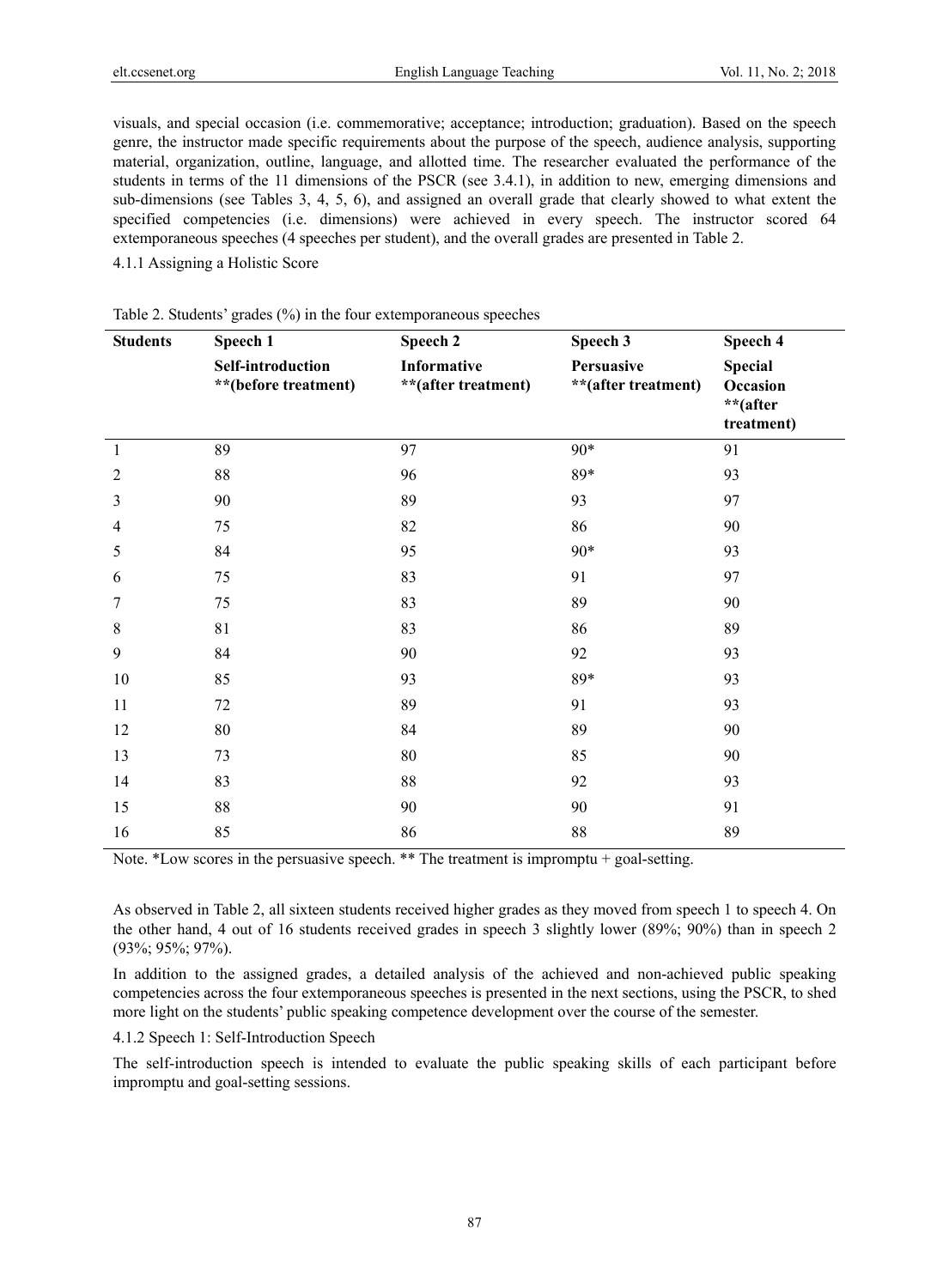#### Table 3. Students' public speaking competence in the self introduction speech

| <b>Speech</b> | <b>Students' Non Achieved Public Speaking Competencies</b>                                                                                                                                                                                                                                                                                                           | Students'<br><b>Achieved</b><br>Public<br><b>Speaking</b><br>Competencies                            |
|---------------|----------------------------------------------------------------------------------------------------------------------------------------------------------------------------------------------------------------------------------------------------------------------------------------------------------------------------------------------------------------------|------------------------------------------------------------------------------------------------------|
| Speech#1      | 16/-non-verbal behaviors: 10 nervous gestures (hands shaking;<br>voice trembling; sudden stops, inability to continue the speech;<br>confusion; loss of words; tongue clicks; sighs; unexpected / too<br>serious facial expressions; biting lips); 6 posture (moving back and                                                                                        | 5/-Introduction:<br>good<br>attention grabber; preview<br>of the main points; clear<br>central idea; |
|               | forth; playing with one foot; leg crossing; bouncing; hands in pocket;<br>crossing arms in front; crossing arms behind back; holding one arm;<br>leaning on one leg; leaning on desk); 9 - Eye contact: (looking up at                                                                                                                                               | 11/-Supporting<br>materials: examples; good<br>idea development;                                     |
|               | ceiling; looking down; avoiding looking at faces of audience<br>members; fixing the wall; maintaining eye contact with instructor<br>only; turning back to one side of class 'audience')                                                                                                                                                                             | 6/-Conclusion: going back<br>to central idea; using a<br>quote;                                      |
|               | 7-Mannerism: (touching hair; touching beard; repeatedly adjusting<br>scarf; scratching face /nose; waving hands; pointing; playing with<br>necklace/bracelet; pulling shirt / dress down; looking through<br>window; chewing gum)                                                                                                                                    |                                                                                                      |
|               | 14/-topic selection: 4 -inappropriate topic (failure to relate object to<br>self; did not use an object as required; missed the purpose); 10<br>allotted time (beyond or below allotted time)                                                                                                                                                                        |                                                                                                      |
|               | 12/-vocal expression: 8 voice (filled pauses; low voice; monotonous<br>tone); 4 speaking rate (too fast due to reciting; out of breath; too<br>excited; too slow); 6 foreign accent (word stress; clear influence of<br>Arabic or French accent); 4 foreign intonation (influence of<br>Moroccan Arabic intonation); speaking inaudibly (swallowing word<br>ending); |                                                                                                      |
|               | 6 /-word choice: language (limited vocabulary; repetition of<br>word/word groups; inappropriate word choice; informal language;<br>sexist terms); grammar errors; mispronounced words (due to $2nd$<br>language influence);                                                                                                                                          |                                                                                                      |

Note. \*Underlined new/emerging sub-dimensions reflect linguistic and cultural background of EFL students.

As shown in Table 3, EFL students' achieved public speaking competencies in speech 1 were mainly found at three levels; the body of the speech, i.e. using supporting material like idea development and examples (11 students), followed by the conclusion, i.e. going back to the central idea and ending beautifully with a quote (6 students), and the introduction, i.e. using an attention grabber and previewing the main points (5 students). On the other hand, the non-achieved competencies exceeded the achieved competencies by far. In total, the following cases were noted: all (16) students had nonverbal behaviors issues, i.e. 32 behavior instances were observed, including 10 nervous gestures, 6 posture cases, 9 eye contact, and 7 cases of mannerism. In addition to non-verbal behaviors, there were problems with topic selection, including choosing inappropriate topics, missing the purpose of the topic, and not respecting allotted time (14 students), followed by vocal expression, where new dimensions and sub-dimensions emerged like word stress, foreign accent, and foreign intonation due to influence of L1 (Arabic) and L2 (French) (12 students), and finally word choice, such as using informal or inappropriate language, using a few sexist terms, wrong word choice, word and group of words repetition due to limited vocabulary, a few grammatical mistakes, and mispronounced words (6 students). The underlined dimensions and sub-dimensions in Table 2 indicate that these emerging behaviors reflect the linguistic and cultural background of EFL speakers.

During the first speech delivery, it was quite obvious that many students had memorized their complete speech before coming to class, which explains their low eye contact with the audience since they were gazing somewhere else to remember their speech and recite it, using fast speech rate, and when they forgot one word they were lost, stuck, and struggled to find a substitute, and often failed to move on or finish their speech. All these behaviors explain the low grades the students received in the first speech (see Table 2). The students' low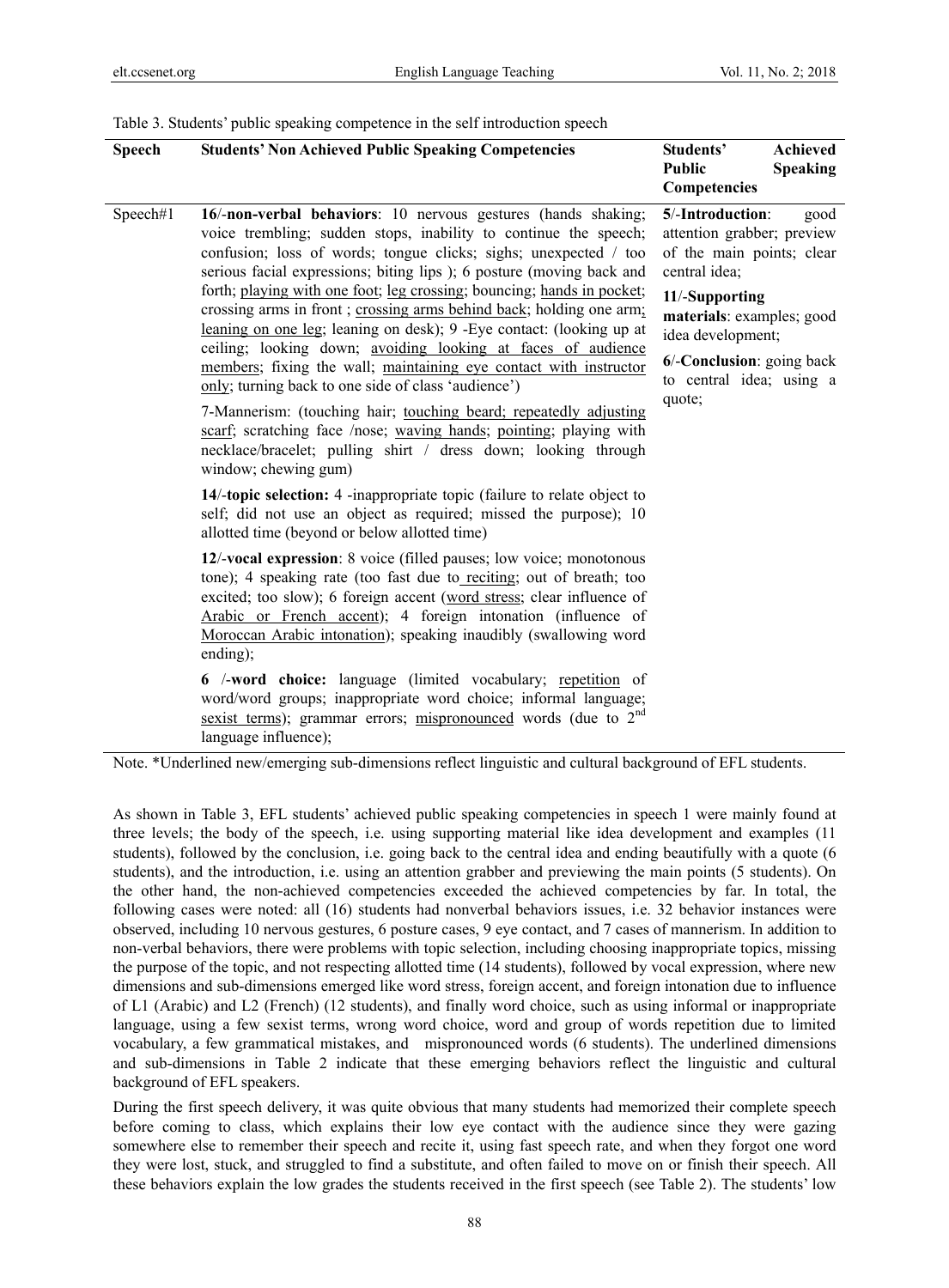performance was expected in the first speech because the weekly impromptu sessions (used for practice) were scheduled for week 3, while the self-introduction speech was delivered in week 2.

4.1.3 Speech 2: Informative Speech

| <b>Speech</b> | Students'<br><b>Non</b><br>Achieved<br><b>Public</b><br><b>Speaking</b><br>Competencies                                                                                                                                                                                                                                                                                                                          | <b>Students' Achieved Public Speaking</b><br>Competencies                                                                                                                                                                                                                                                                       |  |  |
|---------------|------------------------------------------------------------------------------------------------------------------------------------------------------------------------------------------------------------------------------------------------------------------------------------------------------------------------------------------------------------------------------------------------------------------|---------------------------------------------------------------------------------------------------------------------------------------------------------------------------------------------------------------------------------------------------------------------------------------------------------------------------------|--|--|
| Speech#2      | 6/topic selection: 6 allotted time (going over or under);<br>3/supporting materials: 3 Body (using two main<br>points instead of three as required; no source citations);<br>5/non-verbal behaviors: 5 eye-contact (occasionally<br>looking at ceiling or ground; facing professor & giving<br>back to part of the class); 5 relying on notes (reading<br>occasionally; ineffective note cards: A4; full text on | 14/organizational pattern: good flow<br>of ideas; clear division /organization of<br>main parts; a well written and clearly<br>structured outline; clear & consistent<br>organizational pattern;<br>$13$ /word<br>choice: clear<br>language;<br>appropriate word choice;                                                        |  |  |
|               | note cards);<br>$2$ /outline 1. Length (produced a brief topic outline<br>instead of a sentence one as required); 1. Structure (did<br>not use  to clearly identify main points, from<br>sub-points and sub-subs)<br>1/organizational pattern: 1. Mixed topical<br>$\&$<br>chronological (confusing structure; no transitions);                                                                                  | 14/non-verbal behaviors: 10 Posture<br>(good posture; relaxed; walking on<br>stage); 11 eye-contact (maintaining<br>good eye contact with all audience<br>members); Note Cards but no reading<br>(appropriate size / discreet; brief notes:<br>key words; used to keep hands busy OR<br>as a back-up in case they get confused) |  |  |
|               |                                                                                                                                                                                                                                                                                                                                                                                                                  | 14/adapting speech to audience:<br>showing importance of information<br>(relating topic to audience); slight<br>interaction<br>with<br>audience<br>(funny;<br>pleasant reaction to audience comments;<br>direct communication with audience<br>using WH questions);                                                             |  |  |
|               |                                                                                                                                                                                                                                                                                                                                                                                                                  | 11/vocal<br>expression:<br>speaking<br>naturally; adopting a conversational<br>style;                                                                                                                                                                                                                                           |  |  |
|               |                                                                                                                                                                                                                                                                                                                                                                                                                  | 10/topic selection: using original $\&$<br>interesting topics; respecting allotted<br>time:                                                                                                                                                                                                                                     |  |  |

Table 4. Students' public speaking competence in the informative speech

Note. \*Underlined new/emerging dimension and sub-dimensions relate to culture, the type of speech used  $\&$ teacher's requirement.

As shown in Table 4, in speech 2 the students made big improvements at all levels. This clearly illustrates the high impact of impromptu speaking practice on the students' skills development in terms of speech preparation, speech delivery, and confidence. Indeed, all 16 participants had delivered 3 individual impromptus and 2 group impromptu activities before delivering speech 2. As shown in Table 3, 89% of students met the informative speech requirements in terms of content, structure and organization of the speech, language use, word choice, audience adaptation, non-verbal behaviors, confidence, topic selection, and even delivered their speech within allotted time. The weekly impromptu speaking practice helped the speakers become comfortable and more at ease delivering a speech in English as a foreign language, since they showed their ability in interacting with the audience, telling jokes, speaking spontaneously, and responding spontaneously in English to some of the audience members' reactions. Most speakers refrained from writing a whole speech in English and memorizing it. It was quite obvious during their speech presentation that their delivery was extemporaneous; most of them adopted a conversational style and started speaking naturally. In addition, they had no problem finding another word as a substitute to express an idea or a thought, they showed much less struggle finding the right word choice and expression, and they even used better note cards with less text compared to speech one.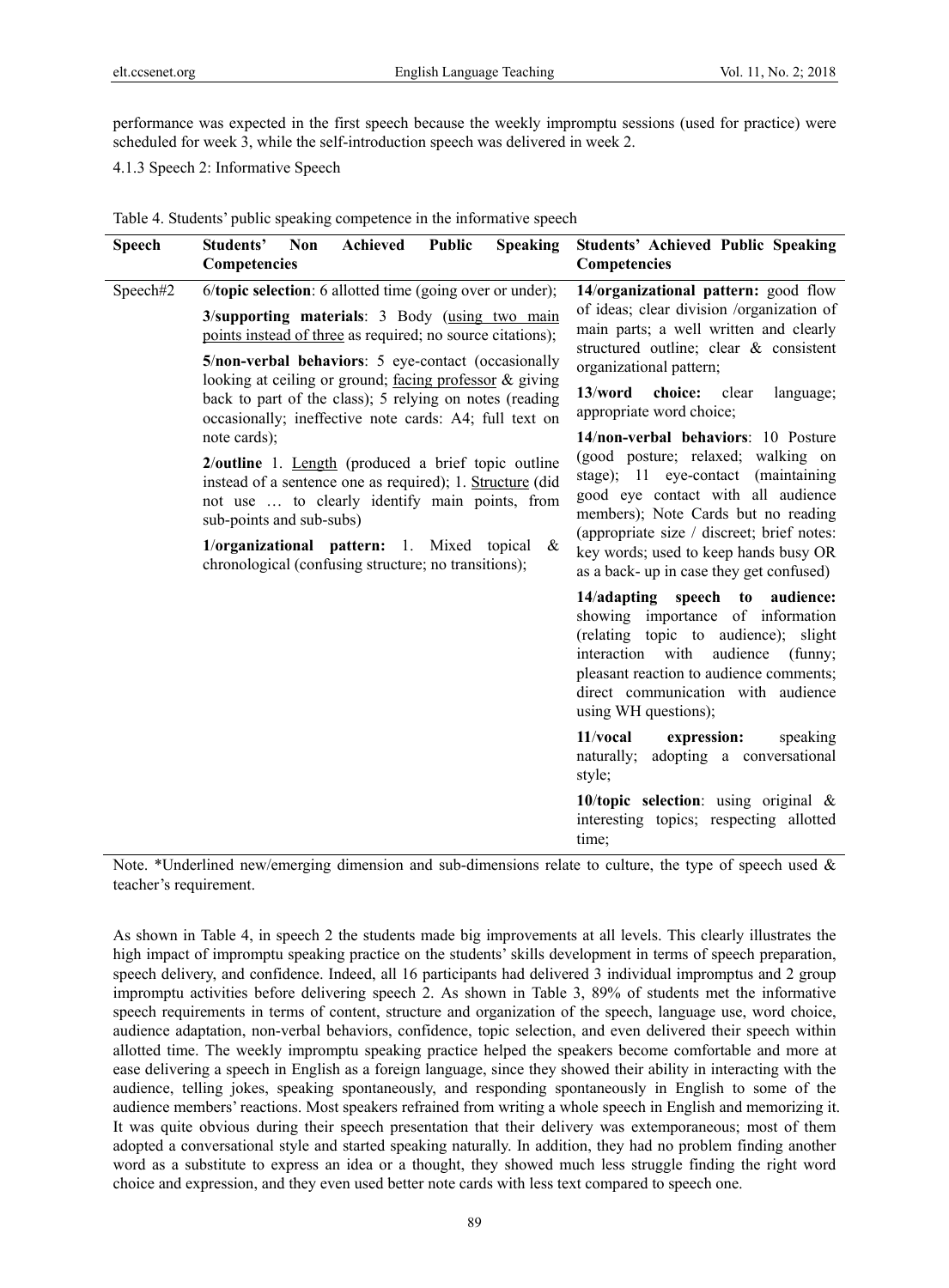# 4.1.4 Speech 3: Persuasive Speech with Visuals

|  | Table 5. Students' public speaking competence in the persuasive speech with visuals |  |
|--|-------------------------------------------------------------------------------------|--|
|  |                                                                                     |  |

| <b>Speech</b> | Students' Non Achieved Public<br><b>Speaking Competencies</b>                                                                                                                                                                     | <b>Students' Achieved Public Speaking Competencies</b>                                                                                                                                                                                                                                                                               |  |  |  |  |
|---------------|-----------------------------------------------------------------------------------------------------------------------------------------------------------------------------------------------------------------------------------|--------------------------------------------------------------------------------------------------------------------------------------------------------------------------------------------------------------------------------------------------------------------------------------------------------------------------------------|--|--|--|--|
| Speech#3      | 4/visual aids: speaker did not practice<br>with visual aids:                                                                                                                                                                      | 16/content: all requirements met at the levels of<br>introduction (attention getter; establishing credibility;                                                                                                                                                                                                                       |  |  |  |  |
|               | $3/organization: 1$ structure (no clear<br>organizational pattern); 1. Wrong<br>organizational pattern for type of<br>topic (speaker not sure if addressing<br>question of Value or Policy;<br>Problem-solution order or Monroe's | specific purpose and central idea; audience analysis<br>questionnaire; visual aids), body (main points well<br>organized; supporting materials; citing sources; sound<br>reasoning; transitions; visual aids), and conclusion<br>(signpost; summary; clincher; call to action); outline<br>(detailed, well written, well structured) |  |  |  |  |
|               | motivated sequence); 1 audience<br>analysis (no reference to the audience                                                                                                                                                         | 16/eye contact: fully maintained with all audience<br>members;                                                                                                                                                                                                                                                                       |  |  |  |  |
|               | analysis questionnaire as required).                                                                                                                                                                                              | 16/posture: professional; many enjoyed walking;<br>using appropriate gestures;                                                                                                                                                                                                                                                       |  |  |  |  |
|               |                                                                                                                                                                                                                                   | 15/language: clear, vivid language;<br>grammar<br>(accurate, fluent, correct English); word choice<br>(appropriate; selective)                                                                                                                                                                                                       |  |  |  |  |
|               |                                                                                                                                                                                                                                   | 15/timing: presenting within allotted time;                                                                                                                                                                                                                                                                                          |  |  |  |  |
|               |                                                                                                                                                                                                                                   | <b>15/confidence:</b> absence of nervous gestures $\&$<br>mannerism; poise                                                                                                                                                                                                                                                           |  |  |  |  |
|               |                                                                                                                                                                                                                                   | 15/vocal variation: adjusting voice and tone to setting<br>and speech occasion; adopting conversational style;                                                                                                                                                                                                                       |  |  |  |  |
|               |                                                                                                                                                                                                                                   | 14/audience adaptation: very well considered<br>through speech preparation and delivery; effective<br>connection and interaction with audience; stressing the<br>You; humor;                                                                                                                                                         |  |  |  |  |
|               |                                                                                                                                                                                                                                   | 14/effective persuasion: clearly stating the problem $\&$<br>solution; supporting claims with credible evidence                                                                                                                                                                                                                      |  |  |  |  |
|               |                                                                                                                                                                                                                                   | 13/effective organizational pattern: clear main<br>points, effective transitions and signposts;                                                                                                                                                                                                                                      |  |  |  |  |
|               |                                                                                                                                                                                                                                   | 12/visual aids: selective; high quality; well presented;                                                                                                                                                                                                                                                                             |  |  |  |  |

Note. \*Underlined new/emerging sub-dimensions relates to the type of speech used  $\&$  instructor's requirement.

In speech 3 it was quite striking to see how all 16 students had a full understanding of the content and structure of their speech assignment. As illustrated in Table 5, 16 students succeeded in giving all the essential elements in the introduction, namely the attention getter, establishing credibility by referring to their sources, stating the specific purpose and central idea, then using good transitions to move from one part to another. Most students (14) stated the results of their audience analysis questionnaire and used a clear organizational pattern. Also, they submitted detailed and well-structured outlines. As for the non-verbal behaviors, 15 students maintained good eye contact with the audience and managed to adjust and control their voice and tone. They were quite confident standing in front of an audience; in fact, many of them who maintained a straight standing posture in speech one started walking confidently in the classroom, using appropriate gestures, and took their time to breathe naturally, using a conversational style. In addition, 14 out of 16 students adapted their speech to the audience throughout the process of topic selection, speech preparation and delivery, and learned how to create a bond with the audience members and have a pleasant and enjoyable interaction with them using different techniques, like stressing the 'you', asking questions, and using humor. As for visual aids, 12 students were selective in choosing appropriate visuals to help them support their thesis and claim, while 4 students did not take this task seriously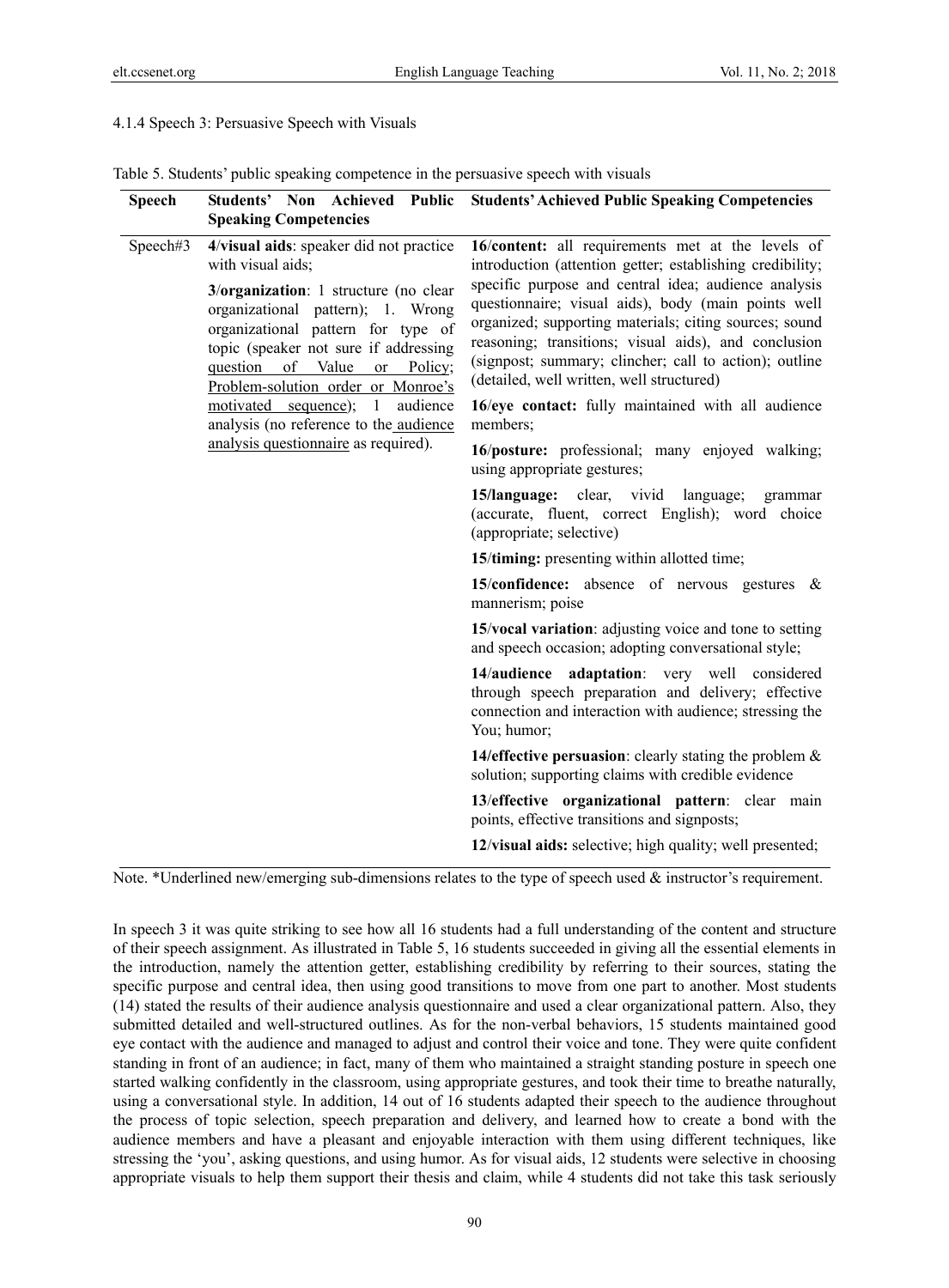and did not even bother to practice using their visuals while rehearsing (practicing) their extemporaneous persuasive speech before coming to class. This explains the reason these speakers in particular received low scores in the persuasive speech compared to other three speeches, as clearly illustrated in Table 1.

4.1.5 Speech 4: Special Occasion Speech

| <b>Speech</b> | <b>Students' Non Achieved Public Speaking</b><br><b>Competencies</b>                 | Students'<br>Achieved<br><b>Public</b><br><b>Speaking</b><br><b>Competencies</b>  |
|---------------|--------------------------------------------------------------------------------------|-----------------------------------------------------------------------------------|
| Speech#4      | 2/ <b>Persuasion:</b> not convincing of the role<br>played and the special occasion; | <b>The PSCR</b> : 10 out of 11 dimensions were fully<br>acquired;                 |
|               | 2/Physical appearance: not appropriately<br>dressed up for the occasion;             | 16/Overall delivery: strikingly effective and<br>professional:                    |
|               |                                                                                      | highly<br>16/Audience:<br>engaging;<br>pleasant<br>interaction with the audience; |
|               |                                                                                      | <b>16/Stage performance:</b> strong presence on stage<br>of auditorium            |
|               |                                                                                      | 16/Confidence: completely relaxed, no signs of<br>anxiety observed                |
|               |                                                                                      | 14/Physical appearance: appropriately dressed<br>up for the occasion              |

Table 6. Students' public speaking competence in the special occasion speech

Note. \*Underlined new/emerging dimension and sub-dimension relate to the type of speech used.

As shown in Table 6, all 16 students demonstrated striking improvement and effective public speaking skills at all levels in speech 4. At this stage, each speaker had delivered between 6 and 9 impromptu speeches and activities. The students had received intensive practice through sustained impromptu speaking whereby they benefited from the instructor's feedback and adapted a weekly goal-setting strategy to tackle different problematic issues pertaining to their speech preparation, speech delivery, and confidence, which contributed largely and effectively to the spectacular results achieved in their public speaking competence and performance confidence as clearly illustrated in Table 5. All students demonstrated effective behaviors in terms of the PSCR dimensions. Given the nature of the speech, i.e. special occasion, new dimensions emerged here like convincing the audience of 'the role' the speakers played while delivering an acceptance speech or a graduation speech. This dimension did not apply in the case when some students delivered a commemorative speech. Another dimension is the physical appearance that the students were informed of beforehand, but some students did not respect this requirement, which did have an impact on them not convincing the audience of who they were supposed to be and the special occasion of their speech. Finally, considering the nature of this last speech, the instructor chose the university 'auditorium' as the venue for the students' speech presentation, which was quite a challenge to them, and the students succeeded in perfectly adjusting their eye contact, posture, and voice to the new venue and delivering an effective and professional stage performance.

# *4.2 Quantitative Data Analysis*

# 4.2.1 Data Preparation

To proceed with the quantitative data analysis and hypothesis (RQ1) verification, the grades for the first (before treatment) and last (after treatment) extemporaneous speeches were compiled by student ID, and tabulated into a Microsoft Excel sheet.

In order to analyze the results and to answer the research question i.e., determine the effect of impromptu speeches and teacher feedback on competency development over the course of a semester, means and standard deviations were computed for the tabulated grades (see Table 7).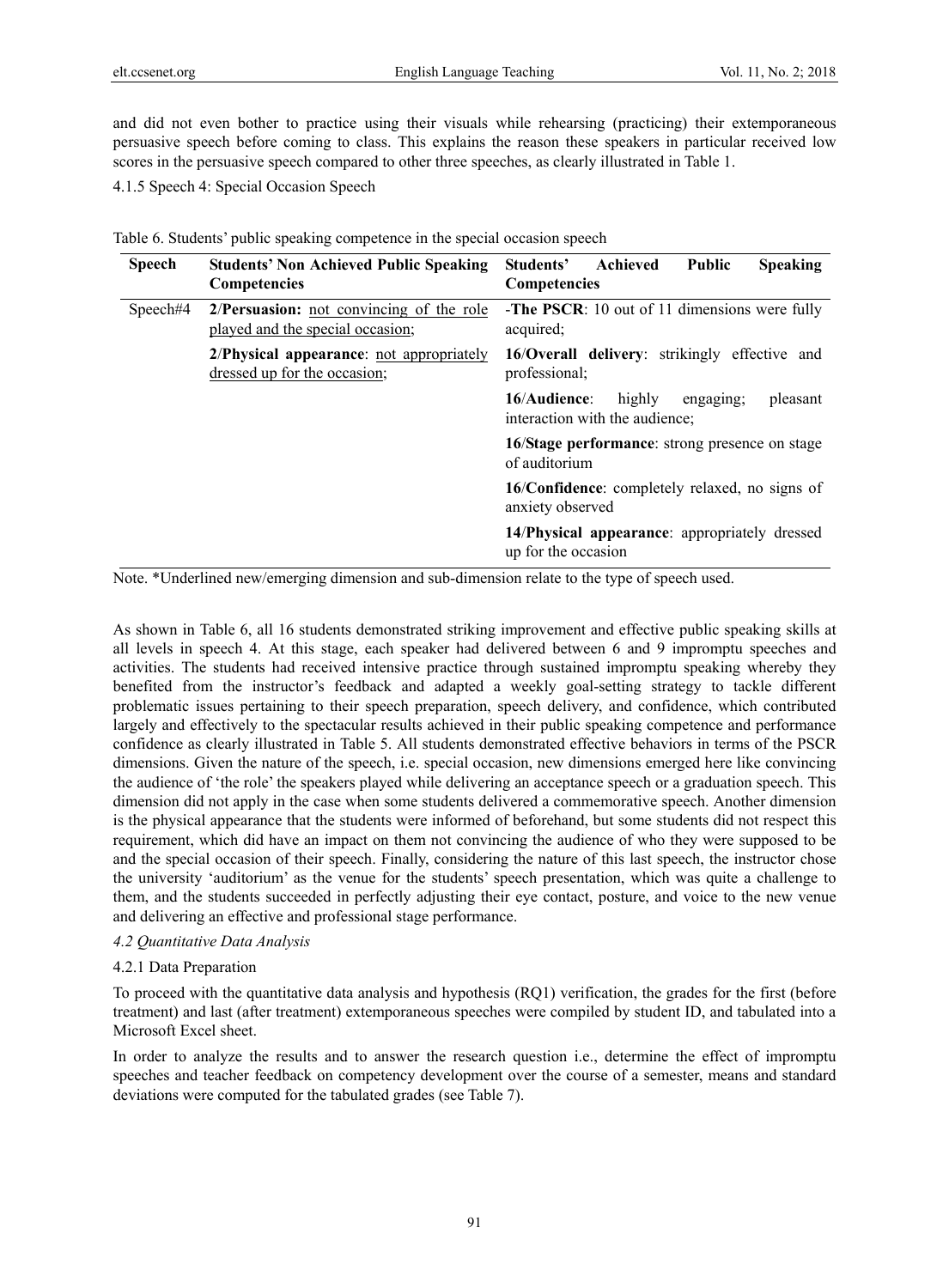#### Table 7. Grades for pre and post treatment

| <b>Students</b>                                                 |  |  |  |  |  |  |  |  |                                                             |                |
|-----------------------------------------------------------------|--|--|--|--|--|--|--|--|-------------------------------------------------------------|----------------|
|                                                                 |  |  |  |  |  |  |  |  | S1 S2 S3 S4 S5 S6 S7 S8 S9 S10 S11 S12 S13 S14 S15 S16 Mean | <i>St. Dev</i> |
| Speech #1 90 88 90 75 84 75 75 81 84 85 72 80 73 83 88 85 81.75 |  |  |  |  |  |  |  |  |                                                             | 591            |
| Speech #4 91 93 97 90 93 97 90 89 93 93 93 90 90 93 91 89 92.00 |  |  |  |  |  |  |  |  |                                                             | 2.40           |
| <b>Variation</b>                                                |  |  |  |  |  |  |  |  | $-10.25\% -13\%$                                            |                |

Table 8 shows the distribution of competency skills pre and post impromptu. As can be seen therein, the number of students with fair to moderate skills jumped from 12 to 0, indicating that all students benefited from impromptu and feedback by the end of the semester (speech #4).

Table 8. Distribution of skill level

|                         | Before treatment | After treatment |
|-------------------------|------------------|-----------------|
| Fair Skills $(\leq 75)$ |                  |                 |
| Moderate Skills (75-85) | 10               |                 |
| High Skills $(> 85)$    | 4                | 16              |



Figure 1. Distribution of skill levels pre and post impromptu

# 4.2.2 Hypothesis Testing and Research Question Findings

The means we found are as follows: pre impromptu 81.75 and post impromptu 92. The mean difference is 10.25 representing as much as 10% increase in skills. This supports our hypothesis which is "sustained impromptu speaking with weekly teacher feedback significantly increased public speaking skill level." To eliminate any effects of chance, we further performed a paired t-test, which compares the means of two groups with paired observations (i.e., before and after measurements) by computing the differences in means for individual students. In doing so, Alpha was set to 0.05, so that we have only a 5% chance of making a Type I error, which would make the results statistically insignificant. The t-value found using a 1-tailed distribution is  $= 0,000003981$ , which is much less than the 1-tailed p-value for the sample 2,131, indicating that the 10% average increase in skill level is not subtitle, and is not the result of chance.

Figure 2 shows the progression of the average grades throughout the semester. As much as 60% of the overall progress is achieved after the feedback obtained from the initial speech.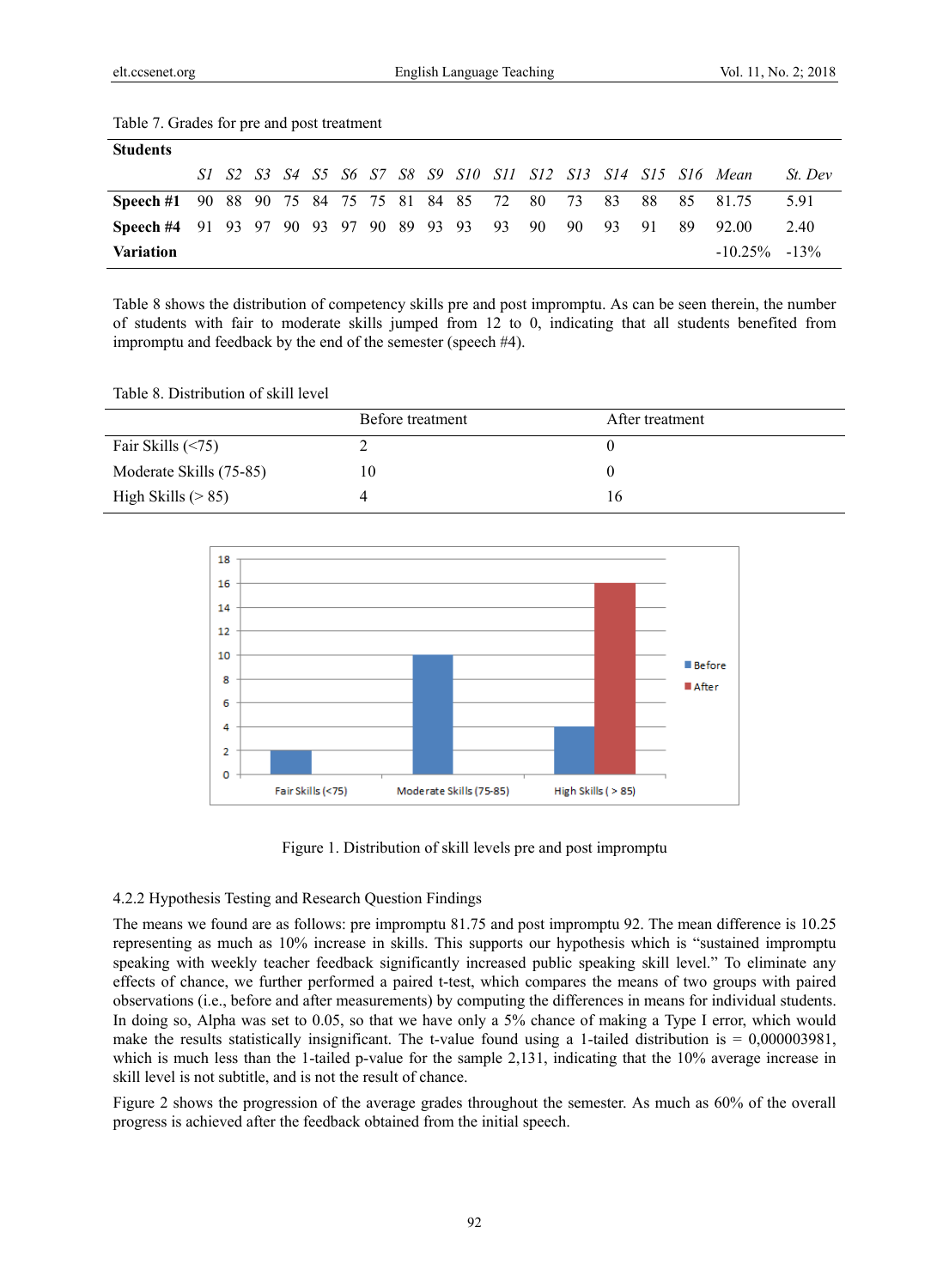

Figure 2. Skill development progress

#### **5. Discussion**

The purpose of this study was to determine whether sustained impromptu speeches coupled with teacher's feedback improved students' public speaking skills in the course of a semester. The researcher used a public speaking competence rubric (PSCR) as a measure. The students' improvement in speech preparation, speech delivery, and confidence clearly revealed that there is a correlation between public speaking competency development and intensive practice through sustained impromptu speaking.

The PSCR measured the students' competencies in four extemporaneous speeches delivered throughout the semester and demonstrated high improvement in the speakers' performance in terms of many competencies. The dimensions that seemed to be most problematic to the participants in the first speech were 'non-verbal behaviors', followed by 'topic selection', 'vocal expression', 'language', and 'word choice'. After practicing through three impromptu speaking sessions, the students showed major improvement in the second extemporaneous speech at the level of these specific dimensions, in addition to a variety of other competencies pertaining to general 'language use', 'content', 'organization', 'delivery', and 'confidence'. In subsequent extemporaneous speeches, the students made substantial public speaking competence development in all dimensions thanks to sustained impromptu speaking. In addition, new dimensions and sub-dimensions emerged to highlight the nature of new speech genres as well as the linguistic and cultural background of the EFL students. These new emerging dimensions were identified and added to the original PSCR, as clearly illustrated in the analysis part (see Tables 3, 4, 5, 6). Therefore, these new dimensions and sub-dimensions pertain to (i) language use, word choice, intonation, accent, word stress, (ii) nonverbal behaviors, such as posture, mannerism, gestures, eye contact, and (iii) outline, audience analysis questionnaire, physical appearance, speech situation, and, therefore, make a clear and interesting contribution to the 'adapted version' of the PSCR by making it more descriptive and informative than the original one. This calls for a need to conduct similar studies to develop a comprehensive EFL public speaking competence rubric to accommodate public speakers of English as a second or a foreign language in an academic context.

The teacher's constructive feedback using the weekly goal-setting strategy proved to be very effective and rewarding. Indeed, thanks to the weekly provided feedback, each student had his/her own goals to achieve on a weekly basis. Breaking overall goals into sub-goals for each impromptu delivery proved to be an effective and fruitful strategy that contributed tremendously to improving areas of weaknesses in the students' public speaking performance. This confirms results from previous studies about the importance of feedback and goal setting strategy to improve "speaking abilities" (De Grez et al., 2009).

Teacher's observation of the students' weekly impromptu speaking performance revealed that these sessions contributed to classroom connectedness. Indeed, instructor's support, class discussion, and collaborative impromptu activities helped create a warm, supportive learning environment where the student speakers felt secure and at ease with each other, which in turn contributed to building the students' confidence to a large extent. They were not afraid anymore of standing alone in front of an audience and receiving feedback from the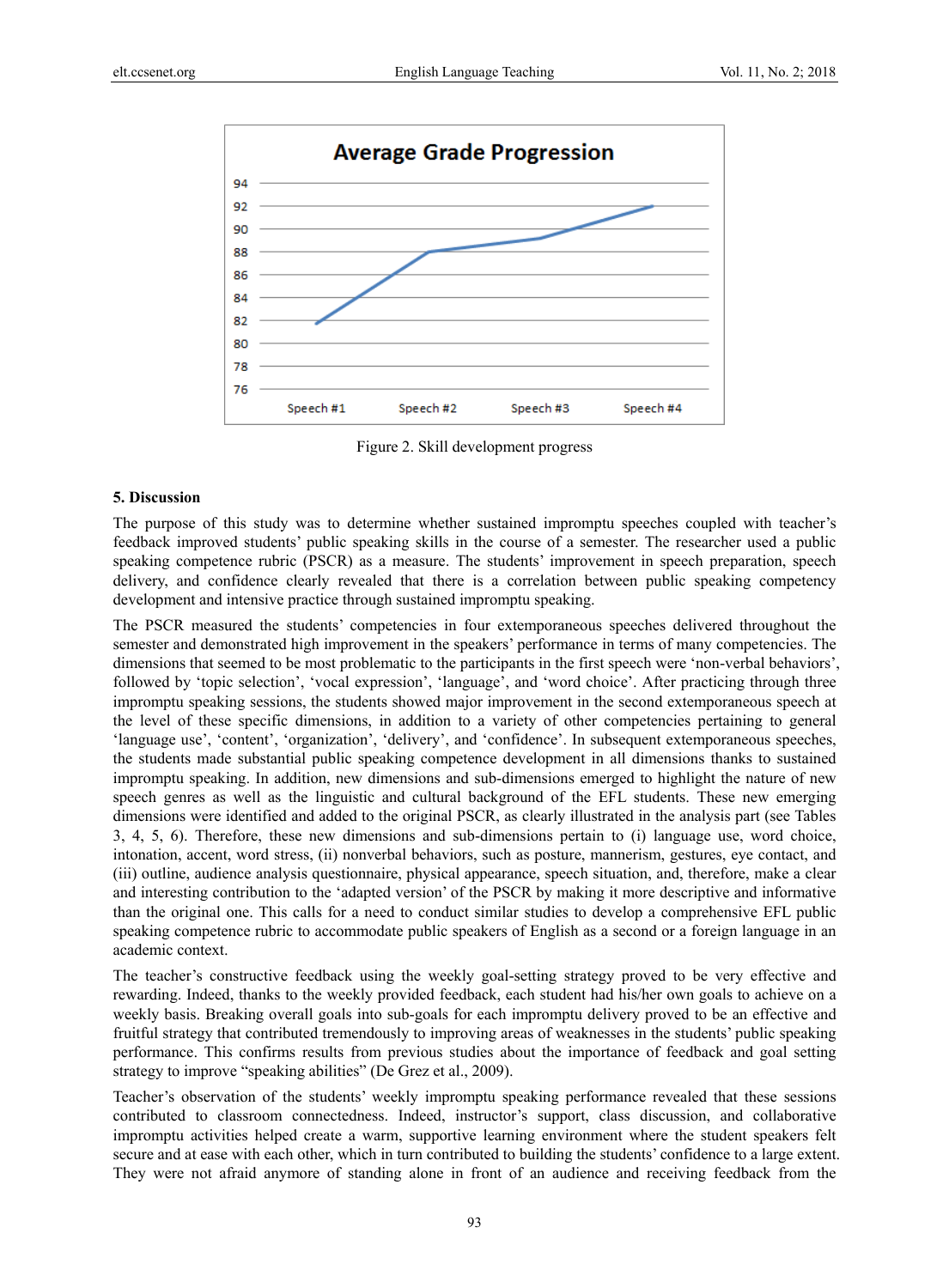instructor and their peers. This confirms Weaver and Qi's finding in 2005 that "Peer interactions significantly influence the classroom climate" and "perceptions of the audience and audience feedback play a pivotal role in public speaking anxiety" (McIntyre & MacDonald, 1998; Sidelinger et al., 2011; Edwards & Walker, 2007). The fact that the COM1301 class was a small-class size did contribute to individualized attention from instructor and student communication.

# **6. Limitation of the Study**

The researcher involved in this research one section of public speaking students only, which represents a small sample size. So future research should consider involving two or more student sections to ensure obtaining a larger sample size.

# **7. Conclusion and Recommendations**

The teaching method adopted in this study proved to have significant effects on students' public speaking competence development. Indeed, sustained impromptu speaking practice has been demonstrated to be highly effective in improving public speaking performance and developing confidence in an academic setting. The analysis part clearly demonstrated the quality and frequency of skills' improvement the students made across the four extemporaneous speeches. Major improvement pertained to non-verbal behaviors, followed by content, organization, then language, which in turn had a positive impact on building confidence. However, results revealed some students' unachieved competencies in the persuasive speech, mainly because new dimensions /sub-dimensions were introduced based on the nature of the speech and the instructor's requirements. For example, results revealed that some students had problematic issues with visual aids and organizational patterns, which affected their performance and therefore their grade. Thus, it is recommended to do more impromptus in the persuasive genre, to ensure students get extra training and practice in this speech genre that, as demonstrated, proved to be more complicated and demanding to some students. In addition, the instructor could require visuals for the informative speech as well, in addition to the persuasive, to enable the students to practice more with visuals and gain the required skills.

Also, the teacher's weekly goal-setting strategy enabled the students to see and assess the process of their specific skill development as they moved from one speech to another. Therefore, this teaching method is recommended as an effective strategy and tool to be implemented in the basic public speaking course, to reinforce classroom instruction and meet the learning objectives of the course, i.e. communication skills, deemed necessary to succeed in their academic career.

As for the modified version of the PSCR, new dimensions and sub-dimensions emerged due to the linguistic and cultural background of the EFL participants, as well as the type of speeches used. This calls for a need to develop a more comprehensive ESL/EFL public speaking competence rubric to (i) accommodate public speakers of English as a second or a foreign language in an academic context and (ii) all possible speech genres.

# **8. Future Research**

As demonstrated in the literature review, the existing research on the impact of weekly/ sustained impromptu speaking on students' public speaking competency development over the course of a semester is scarce, even lacking. Communication scholars investigated different factors contributing to public speaking skills development, such as anxiety reduction, but the impact of sustained impromptu speaking has been neglected in the literature. Thus, there is a need to explore this area in future research, and why not duplicate the current study. Also, 'venue' (in this study it was 'auditorium') is a new aspect that the researcher did not initially intend to study as a factor impacting students' performance, and that, by chance, was revealed important in the fact that it contributed positively to the students' adjustment in terms of some behaviors, namely voice, eye contact, and even posture, which eventually contributed to an effective and professional performance. In future research, it should be interesting to explore the impact of a large-size space vs. a small-size space on students' public speaking performance. Finally, investigating the correlation of public speaking anxiety, public speaking competency development, and sustained impromptu speaking would be an interesting venue to explore both quantitatively and qualitatively in future research.

# **References**

- Baldwin, S. F., & Clevenger, T. (1980). Effect of speaker's sex and size of audience on heart-rate changes during short impromptu speeches. *Psychological Reports*, *46*(1), 123-130. https://doi.org/10.2466/pr0.1980.46.1.123
- Beidel, D. C., Turner, S. M., & Dancu, C. V. (1985). Physiological, cognitive and behavioral aspects of social anxiety. *Behavior Research and Therapy*, *23*(2), 109-117. https://doi.org/10.1016/0005-7967(85)90019-1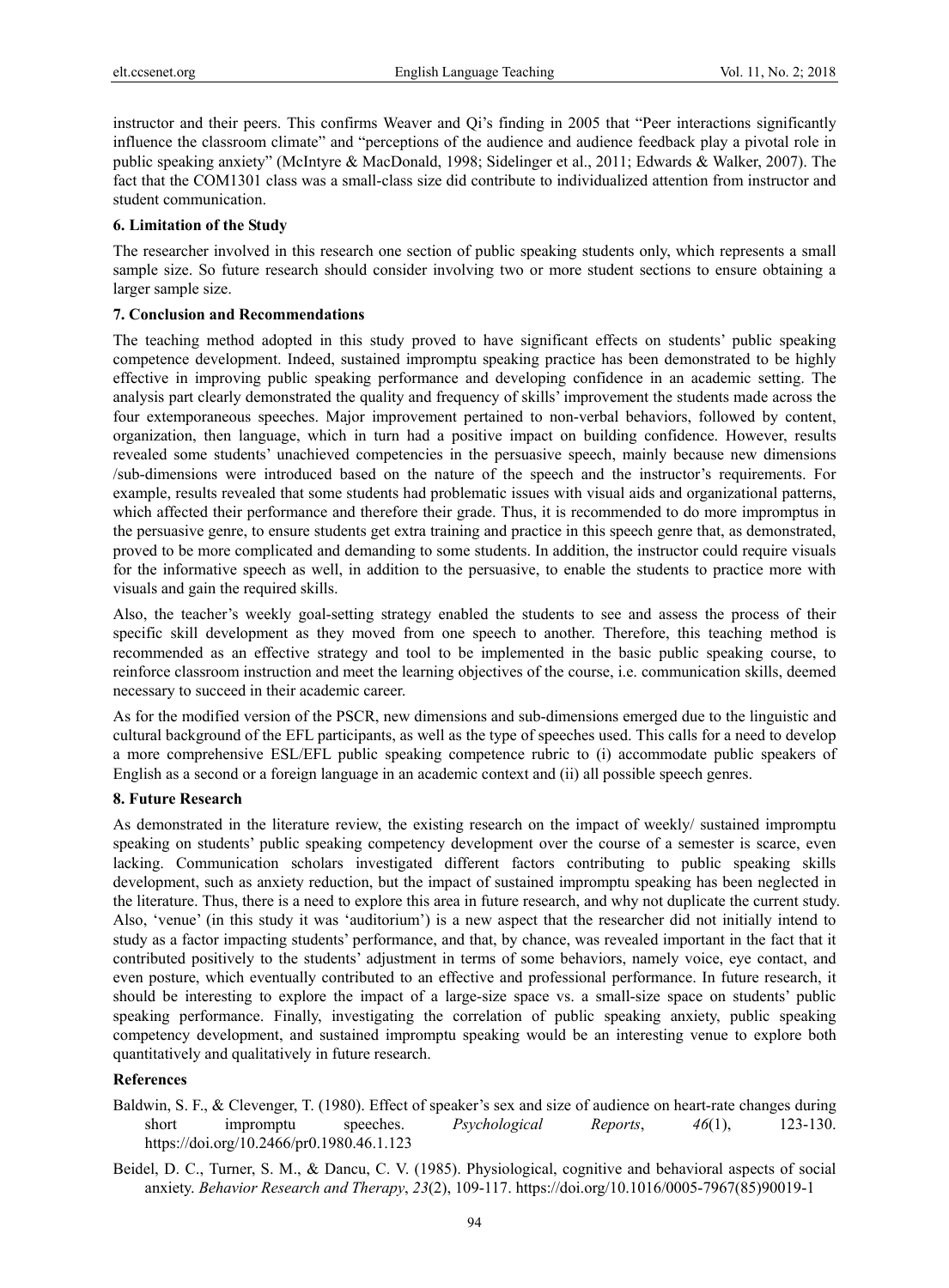- Beidel, D. C., Turner, S. M., Jacob, R. G., & Cooley, M. R. (1989). Assessment of social phobia. *Journal of Anxiety Disorders*, *3*(3), 149-158. https://doi.org/10.1016/0887-6185(89)90009-1
- Booth-Butterfield, S. (1987). Action assembly theory and communication apprehension: A Psychophysiological study. *Human Communication Research*, *13*(3), 386-398. https://doi.org/10.1111/j.1468-2958.1987.tb00111.x
- Booth-Butterfield, S. (1988). Instructional interventions for reducing situational anxiety and avoidance. C*ommunication Education*, *37*, 214-223. https://doi.org/10.1080/03634528809378721
- Clark, F. (1968). Let them all speak. *Today's Speech*, *15*(2), 25-26. Cited in Rumbough, T. B. (1999). The effects of impromptu speech exercises on reducing trait and situational communication apprehension. *The New Jersey Journal of Communication*, *7*(2), 206-215. https://doi.org/10.1080/01463376809385478
- De Grez, L., Valcke, M., & Roozen, I. (2009). The impact of an innovative instructional intervention on the acquisition of oral presentation skills in higher education. *Computers & Education*, *53*(1), 112-120. https://doi.org/10.1016/j.compedu.2009.01.005
- Dwyer, K., Carlson, R., & Kahre, S. (2002). Communication apprehension and basic course success: The lab-supported public speaking course intervention. *Basic Communication Course Annual*, *16*, 87-112.
- Edwards, C., & Walker, S. (2007). Using public speaking learning communities to reduce communication apprehension. *Texas Speech Communication Journal*, *32*, 65-71.
- El Mortaji, L. (2017). Effects of Sustained Impromptu Speaking on Public Speaking Anxiety Reduction. *Journal of Emerging Trends in Educational Research and Policy Studies (JETERAPS), 8*(4), 216-222.
- Endres, T. G. (1992). Impromptu speaking: Classroom applications of the forensic model. Paper presented at the Speech Communication Association in Chicago, IL. Cited in Rumbough, T. B. (1999). Cited in Rumbough, T. B. (1999). The effects of impromptu speech exercises on reducing trait and situational communication apprehension. *The New Jersey Journal of Communication*, *7*(2), 206-215.
- Girardelli, D. (2017). Impromptu speech gamification for ESL/EFL students. *Communication Teacher*, *31*(3), 156-161. https://doi.org/10.1080/17404622.2017.1314522
- Gui, M. (2012). Exploring differences between Chinese and American EFL teachers' evaluations of speech performance. *Language Assessment Quarterly*, *9*(2), 186-203. https://doi.org/10.1080/15434303.2011.614030
- Hampton, C. (1967). Exit extemporaneous. *Today's Speech*, *15*(2), 7-10. Cited in Rumbough, T. B. (1999). The effects of impromptu speech exercises on reducing trait and situational communication apprehension. *The New Jersey Journal of Communication*, *7*(2), 206-215. https://doi.org/10.1080/01463376709368816
- Heinz, M. (2013). Impromptu Speaking and Interpretation Studies: A Preliminary Study. *Journal of International Education Research*, *9*(4), 387-396. https://doi.org/10.19030/jier.v9i4.8140
- Hendrix, J. A. (1968). Teaching devices: A symposium. *Speech Teacher*, *17*(4), 334-335. https://doi.org/10.1080/03634526809377704
- Kapp, K. M. (2012). Games, Gamification, and the quest for learner engagement. *Training & Development*, *66*  (6), 64-88.
- Lucas, S. E. (1998). *Instructor's manual to accompany the art of public speaking* (6th ed.) New York, NY: McGraw Hill.
- Lucas, S. E. (2012). *The Art of Public Speaking*. 11th Edition. New York: McGraw-Hill.
- MacIntyre, P. D., & Renée MacDonald, J. (1998). Public speaking anxiety: Perceived competence and audience congeniality. *Communication Education*, *47*(4), 359-365. https://doi.org/10.1080/03634529809379142
- Metcafle, S. (2010). *Building a Speech* (7th edition). Wadsworth, Cengage learning.
- Morreale, S. P., & Pearson, J. C. (2008). Why communication education is important: The centrality of the discipline in the 21stcCentury. *Communication Education, 57*(2), 224-240. https://doi.org/10.1080/03634520701861713
- Morreale, S., Hackman, M. & Neer, R. (1998). Predictors of self-perceptions of behavioral competence, self-esteem, and willingness to communicate: A study assessing impact in a basic interpersonal course. *Basic Communication Course Annual, 10*, 7-26.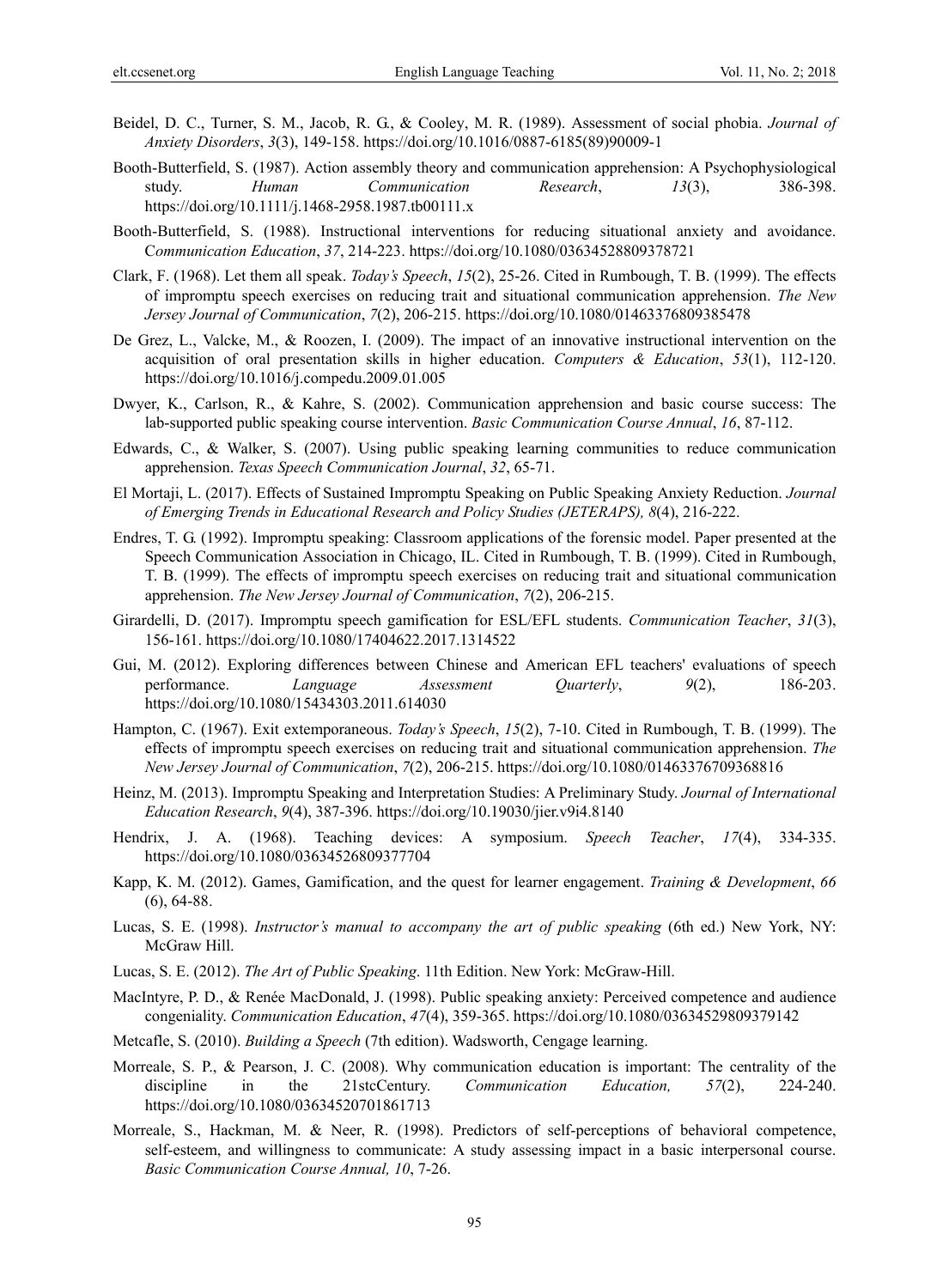- Morreale, S., Hackman, M., & Neer, R. (1995). Predictors of behavioral competence and self-esteem: A study assessing impact in a basic public speaking course. *Basic Communication Course Annual, 7*, 125-141.
- Paul, A. K. (1965). An old idea made new-speakeasy. *Central States Speech Journal*, *16*(2), 126-128. https://doi.org/10.1080/10510976509362782
- Peterson, S. A. (2007). Towards Curtailing Speaker Anxiety Via Impromptu and Oral Interpretation. *Communication and Theater Association of Minnesota Journal*, *34*, 113-118.
- Puigcerver, A., Martinez-Selva, J. M., Garcia-Sanchez, F. A., & Gomez-Amor, J. (1989). Individual differences in psychophysiological and subjective correlates of speech anxiety. *Journal of Psychophysiology*, *3*(1), 75-81.
- Reynolds, C. L., & Fay, M. (1987). Competitive impromptu speaking. *The National forensic Journal*, V, 81-94. Cited in Rumbough, T. B. (1999). The effects of impromptu speech exercises on reducing trait and situational communication apprehension. *The New Jersey Journal of Communication*, *7*(2), 206-215.
- Rumbough, T. B. (1999). The effects of impromptu speech exercises on reducing trait and situational communication apprehension. *The New Jersey Journal of Communication*, *7*(2), 206-215. https://doi.org/10.1080/15456879909367368
- Schreiber, M. Lisa, Paul, Gregory, D. and Shibley, Lisa, R. (2012). The Development and Test of the Public Speaking Competence Rubric. *Communication Education*, *36*(3), 205-233. https://doi.org/10.1080/03634523.2012.670709
- Sellnow, T. L. (1989). "Proving it" in impromptu speaking. *The Forensic of Pi Kappa Delta*, *75*(1), 7-13. Cited in Rumbough, T. B. (1999). The effects of impromptu speech exercises on reducing trait and situational communication apprehension. *The New Jersey Journal of Communication*, *7*(2), 206-215.
- Sidelinger, R. J., Myers, S. A., & McMullen, A. L. (2011). Students' communication predispositions: An examination of classroom connectedness in public speaking courses. *Basic Communication Course Annual*, *23*(1), 13.
- Verderber, F. R., Sellnow, D., & Verderber, K. (2012). *The Challenge of Effective Speaking*. 15th edition. Boston: Wadsworth, Cengage learning.
- Walser, F. E. (1959). Some call it guts. *Today's Speech*, 7(3), 19-29 cited in Rumbough, T. B. (1999). The effects of impromptu speech exercises on reducing trait and situational communication apprehension. *The New Jersey Journal of Communication*, *7*(2), 206-215. https://doi.org/10.1080/01463375909389519
- Weaver, R. R., & Qi, J. (2005). Classroom organization and participation: College students' perceptions. *The Journal of Higher Education*, *76*(5), 570-601. https://doi.org/10.1353/jhe.2005.0038
- Yu-Chih, S. (2008). The Toastmasters approach: An innovative way to teach public speaking to EFL learners in Taiwan. *RELC Journal*, *39*(1), 113-130. https://doi.org/10.1177/0033688208091143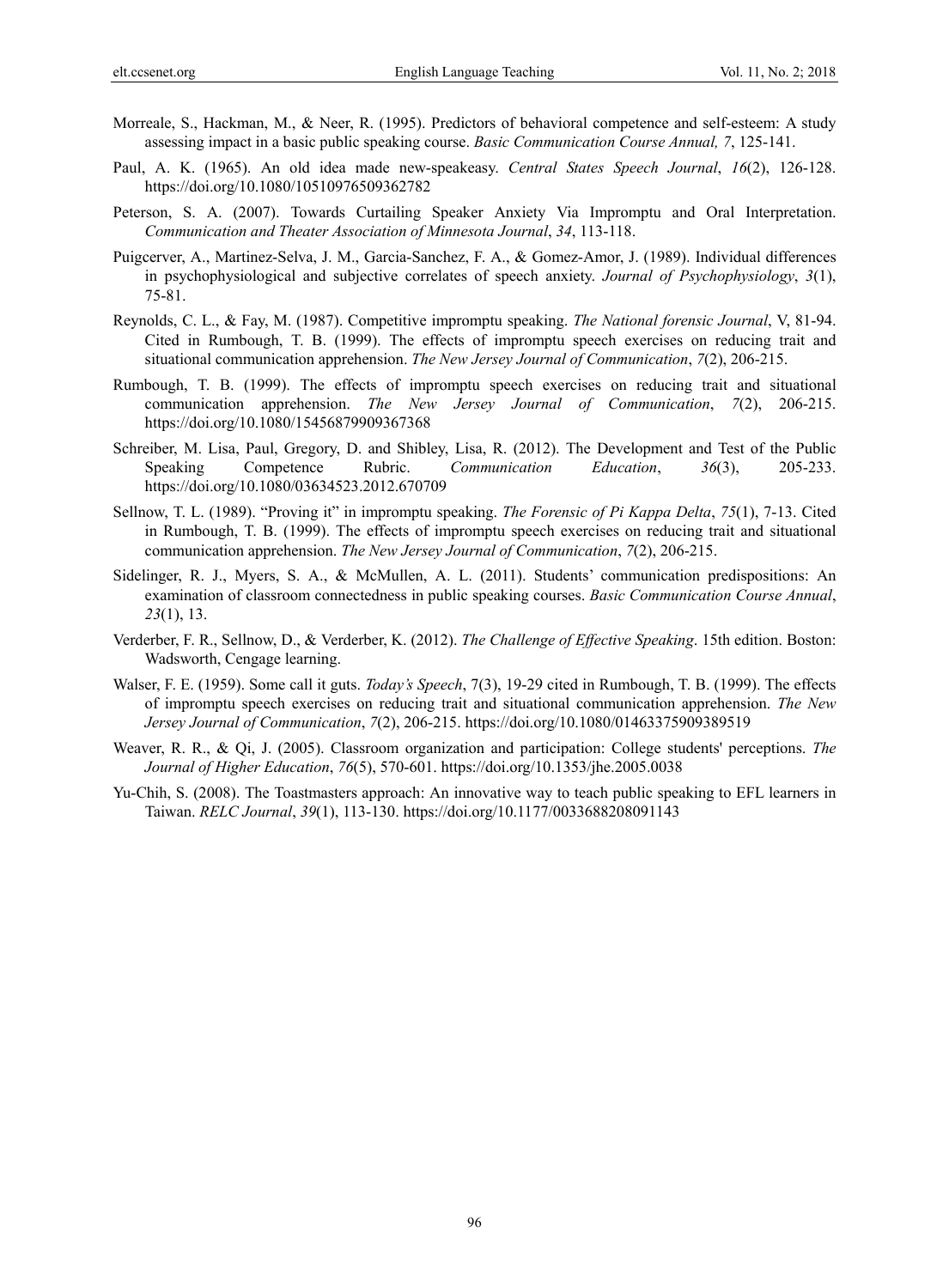# **Appendix**

Public Speaking Competence Rubric

| Performance<br>standard                                                              | Assessment Criteria                                                                                                                                                        |                                                                                                                                                       |                                                                                                                                                                    |                                                                                                                                                                                 |                                                                                                                  |  |  |  |
|--------------------------------------------------------------------------------------|----------------------------------------------------------------------------------------------------------------------------------------------------------------------------|-------------------------------------------------------------------------------------------------------------------------------------------------------|--------------------------------------------------------------------------------------------------------------------------------------------------------------------|---------------------------------------------------------------------------------------------------------------------------------------------------------------------------------|------------------------------------------------------------------------------------------------------------------|--|--|--|
| The student                                                                          | Advanced                                                                                                                                                                   | Proficient                                                                                                                                            | Basic                                                                                                                                                              | Minimal                                                                                                                                                                         | Deficient                                                                                                        |  |  |  |
|                                                                                      | 4                                                                                                                                                                          | 3                                                                                                                                                     | 2                                                                                                                                                                  |                                                                                                                                                                                 | 0                                                                                                                |  |  |  |
| 1. Selects a topic<br>appropriate to<br>the audience and<br>occasion                 | Topic engages audience;<br>topic is worthwhile,<br>timely, and presents new<br>information to the<br>audience                                                              | Topic is appropriate to<br>the audience and<br>situation and provides<br>some useful information<br>to the audience                                   | Topic is untimely or lacks<br>originality; provides<br>scant new information to<br>audience                                                                        | Topic is too trivial, too<br>complex, or<br>inappropriate for<br>audience; topic not<br>suitable for the situation                                                              | A single topic cannot be<br>deduced                                                                              |  |  |  |
| 2. Formulates an<br>introduction that<br>orients audience<br>to topic and<br>speaker | <b>Excellent</b> attention<br>getter; firmly establishes<br>credibility; sound<br>orientation to topic;<br>clear thesis; preview of<br>main points cogent and<br>memorable | Good attention getter;<br>generally establishes<br>credibility; provides some<br>orientation to topic;<br>discernible thesis:<br>previews main points | Attention getter is<br>mundane: somewhat<br>develops credibility;<br>awkwardly composed<br>thesis; provides little<br>direction for audience                       | Irrelevant opening; little<br>attempt to build<br>credibility; abrupt jump<br>into body of speech;<br>thesis and main points<br>can be deduced but are<br>not explicitly stated | No opening technique; no<br>credibility statement; no<br>background on topic; no<br>thesis; no preview of points |  |  |  |
| 3. Uses an effective<br>organizational<br>pattern                                    | Very well organized;<br>main points clear,<br>mutually exclusive and<br>directly related to thesis;<br>effective transitions and<br>signposts                              | Organizational pattern is<br>evident, main points are<br>apparent; transitions<br>present between main<br>points; some use of<br>signposts            | Organizational pattern<br>somewhat evident: main<br>points are present but<br>not mutually exclusive:<br>transitions are present<br>but are minimally<br>effective | Speech did not flow well;<br>speech was not logically<br>organized; transitions<br>present but not well<br>formed                                                               | No organizational pattern;<br>no transitions: sounded as if<br>information was randomly<br>presented             |  |  |  |

| Performance<br>standard<br>The student                                                                   | <b>Assessment Criteria</b>                                                                                                                                                                              |                                                                                                                                      |                                                                                                                                                            |                                                                                                                                  |                                                                                                                        |  |  |  |  |
|----------------------------------------------------------------------------------------------------------|---------------------------------------------------------------------------------------------------------------------------------------------------------------------------------------------------------|--------------------------------------------------------------------------------------------------------------------------------------|------------------------------------------------------------------------------------------------------------------------------------------------------------|----------------------------------------------------------------------------------------------------------------------------------|------------------------------------------------------------------------------------------------------------------------|--|--|--|--|
|                                                                                                          | Advanced<br>4                                                                                                                                                                                           | Proficient<br>3                                                                                                                      | Basic<br>$\overline{2}$                                                                                                                                    | Minimal                                                                                                                          | Deficient<br>0                                                                                                         |  |  |  |  |
| 4. Locates,<br>synthesizes and<br>employs<br>compelling<br>supporting<br>materials                       | All key points are well<br>supported with a variety<br>of credible materials<br>(e.g., facts, stats, quotes,<br>etc.); sources provide<br>excellent support for<br>thesis; all sources clearly<br>cited | Main points were<br>supported with<br>appropriate material;<br>sources correspond<br>suitably to thesis; nearly<br>all sources cited | Points were generally<br>supported using an<br>adequate mix of<br>materials; some evidence<br>supports thesis; source<br>citations need to be<br>clarified | Some points were not<br>supported; a greater<br>quantity/quality of<br>material needed; some<br>sources of very poor<br>quality  | Supporting materials are<br>nonexistent or are not cited                                                               |  |  |  |  |
| 5. Develops a<br>conclusion that<br>reinforces the<br>thesis and<br>provides<br>psychological<br>closure | Provides a clear and<br>memorable summary of<br>points; refers back to<br>thesis/big picture; ends<br>with strong clincher or<br>call to action                                                         | Appropriate summary of<br>points; some reference<br>back to thesis: clear<br>clincher or call to action                              | Provides some summary<br>of points; no clear<br>reference back to thesis:<br>closing technique can be<br>strengthened                                      | Conclusion lacks clarity;<br>trails off; ends in a tone<br>at odds with the rest of<br>the speech                                | No conclusion; speech ends<br>abruptly and without<br>closure                                                          |  |  |  |  |
| 6. Demonstrates a<br>careful choice of<br>words                                                          | Language is<br>exceptionally clear,<br>imaginative and vivid;<br>completely free from<br>bias, grammar errors<br>and inappropriate usage                                                                | Language appropriate to<br>the goals of the<br>presentation; no<br>conspicuous errors in<br>grammar; no evidence of<br>bias          | Language selection<br>adequate; some errors in<br>grammar; language at<br>times misused (e.g.,<br>jargon, slang, awkward<br>structure)                     | Grammar and syntax<br>need to be improved as<br>can level of language<br>sophistication;<br>occasionally biased                  | Many errors in grammar<br>and syntax; extensive use of<br>jargon, slang, sexist/racist<br>terms or mispronunciations · |  |  |  |  |
| 7. Effectively uses<br>vocal expression<br>and paralanguage<br>to engage the<br>audience                 | <b>Excellent</b> use of vocal<br>variation, intensity and<br>pacing; vocal expression<br>natural and<br>enthusiastic; avoids<br>fillers                                                                 | Good vocal variation and<br>pace; vocal expression<br>suited to assignment; few<br>if any fillers                                    | Demonstrates some vocal<br>variation: enunciates<br>clearly and speaks<br>audibly; generally avoids<br>fillers (e.g., um, uh, like)                        | Sometimes uses a voice<br>too soft or articulation<br>too indistinct for<br>listeners to comfortably<br>hear; often uses fillers | Speaks inaudibly;<br>enunciates poorly; speaks in<br>monotone; poor pacing;<br>distracts listeners with fillers        |  |  |  |  |